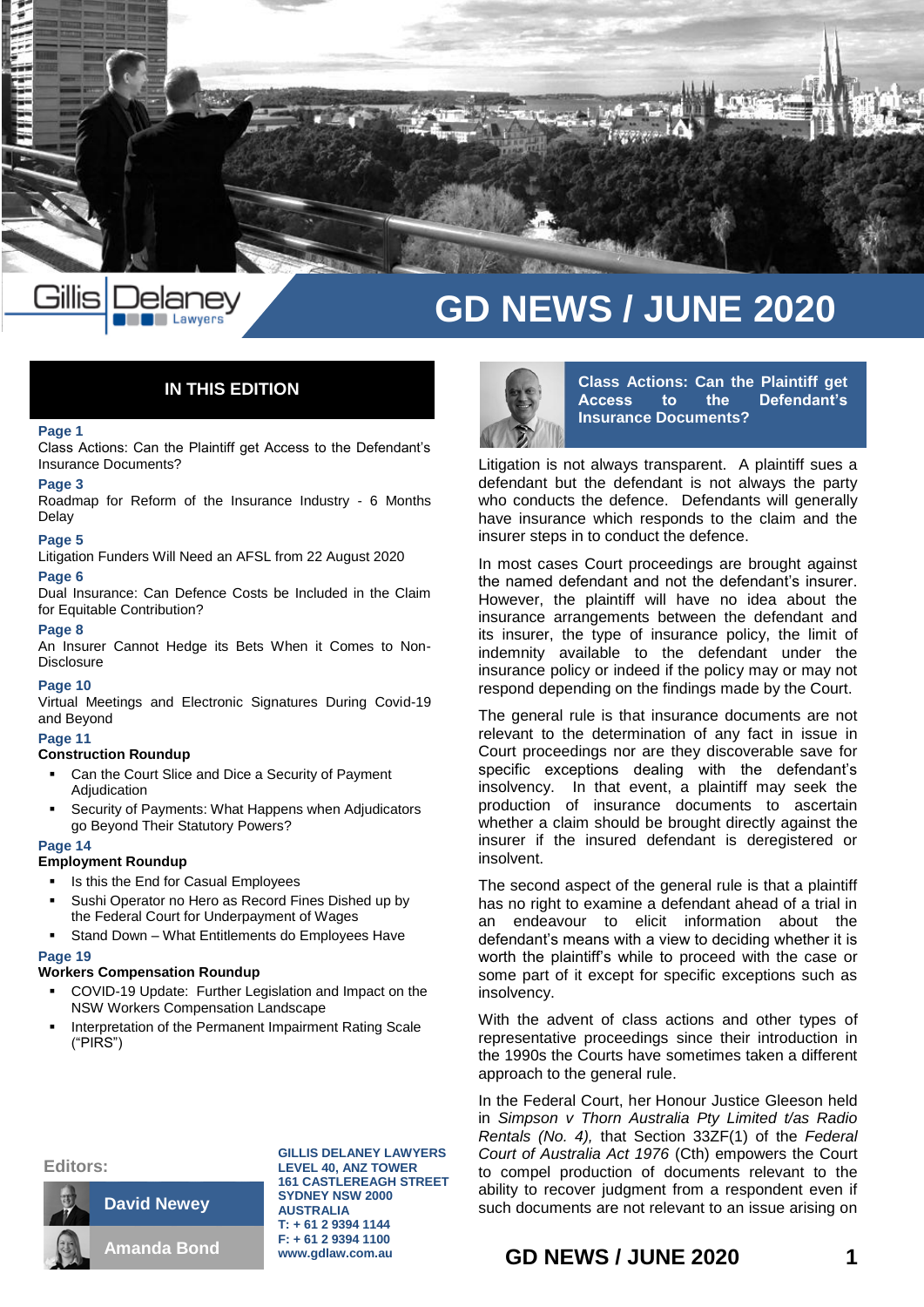the pleadings provided that the Court thinks such an order is appropriate or necessary to ensure that justice is done in the proceedings.

In that case, her Honour ordered the production of Thorn's insurance documents from primary and excess layer insurers to enable the group members to receive advice about the limit of indemnity available to Thorn prior to mediation.

That decision was handed down before the High Court considered the breadth of the Court's power under Section 33ZF(1) in *BMW v Brewster* (December 2019) when the High Court held the section did not empower the Court to make a common fund order.

Whilst *BMW* was decided in the context of common fund orders, the High Court's judgment threw into doubt whether Section 33ZF(1) could, as Gleeson J had earlier held, empower the Court to order the production of insurance documents to a class action applicant.

That question was recently considered by his Honour Justice Beach in *Evans v Davantage Group Pty Limited (No. 2)*.

Evans sought production of Davantage's insurance documents to better inform himself as to whether it was commercially viable to prosecute the group proceeding to judgment and whether it might be necessary to take action directly against the insurers of Davantage in order to obtain declaratory relief as to the existence or scope of any indemnity cover that may be available to Davantage in respect of the claim.

Davantage opposed the application and its insurers, AAI Limited (Primary Layer) and Berkeley Insurance Australia (Excess Layer) were granted leave to intervene on the application to make submissions opposing the orders sought.

AAI had withdrawn its provisional grant of indemnity and asserted the relevant policy did not respond to most of the significant claims.

Berkeley Insurance had also denied indemnity.

Evidence was presented to Justice Beach which raised concerns about the financial viability for Davantage to meet any judgment in the claim in the absence of being indemnified under its insurance policies with AAI and Berkeley Insurance. The claim was quantified in excess of \$47.6 million plus interest plus costs and Davantage's financial statements revealed net assets of less than \$1 million.

It was contended for Evans that the High Court's decision in *BMW v Brewster* does not deny the Court power to order production of insurance documents under Section 33ZF(1). Further, it was argued that questions of recoverability are not extraneous to the proceeding or beyond the compass of the section. Indeed, Senior Counsel for Evans submitted recoverability is at the heart of the class action procedure established by Part IVA of the FCA Act.

In addition, Senior Counsel for Evans emphasised that pursuant to Section 33V(1) of the FCA Act, no representative proceeding can be settled without the Court's approval such that Part IVA imposes a responsibility upon a group applicant to weigh the prospect of recovering a substantial judgment against the risk of litigation.

It was argued for Evans that in order to discharge this responsibility the applicant would need to be apprised of Davantage's insurance documents to know the respondent's ability to meet any judgment and receive advice on any compromised settlement requiring the Court's approval.

Further, Evans relied upon the decision of Justice Gleeson in *Simpson v Thorn* where it was argued before her Honour that Simpson would be assisted by access to Thorn's insurance documents for the purpose of advancing discussions at mediation and that the prospects of any settlement would be reduced if Simpson's legal representatives were required to assess any settlement offers without any information about Thorn Australia's insurance position.

Beach J rejected the application.

Justice Beach held the power to order the production of insurance documents is not available under Section 33ZF(1).

However, his Honour conceded the Court does have power to make that order under Section 23 of the FCA Act (not Section 33ZF(1)). Nevertheless, Justice Beach held it was inappropriate to make that order in this case.

Beach J noted the High Court in *BMW v Brewster* emphasised that although the power provided by Section 33ZF(1) is wide, it is essentially a supplementary or gap filling power only to be exercised in the context of *how* an action should proceed in order to do justice.

Second, Section 33ZF(1) can be used to support any interlocutory procedural order necessary to ensure the pleaded issues are resolved justly between the parties or to bring the matter to a fair hearing on a just basis.

# Beach J observed:

*"There is nothing expressed in such observations to suggest that Section 33ZF(1) could be used to override the conventional position that insurance documents are not discoverable. And it is not a sufficient justification for ordering production of the insurance documents that they may be of some assistance to group members. The criterion 'justice is done' in Section 33ZF(1) involves a consideration of the position of all parties."*

His Honour considered the decision of Gleeson J in *Simpson v Thorn* and observed the insurer for Thorn had been joined separately in that case. Further, the insurer had conceded there was an arguable case against it for indemnity. Justice Beach noted none of those features applied in the present case.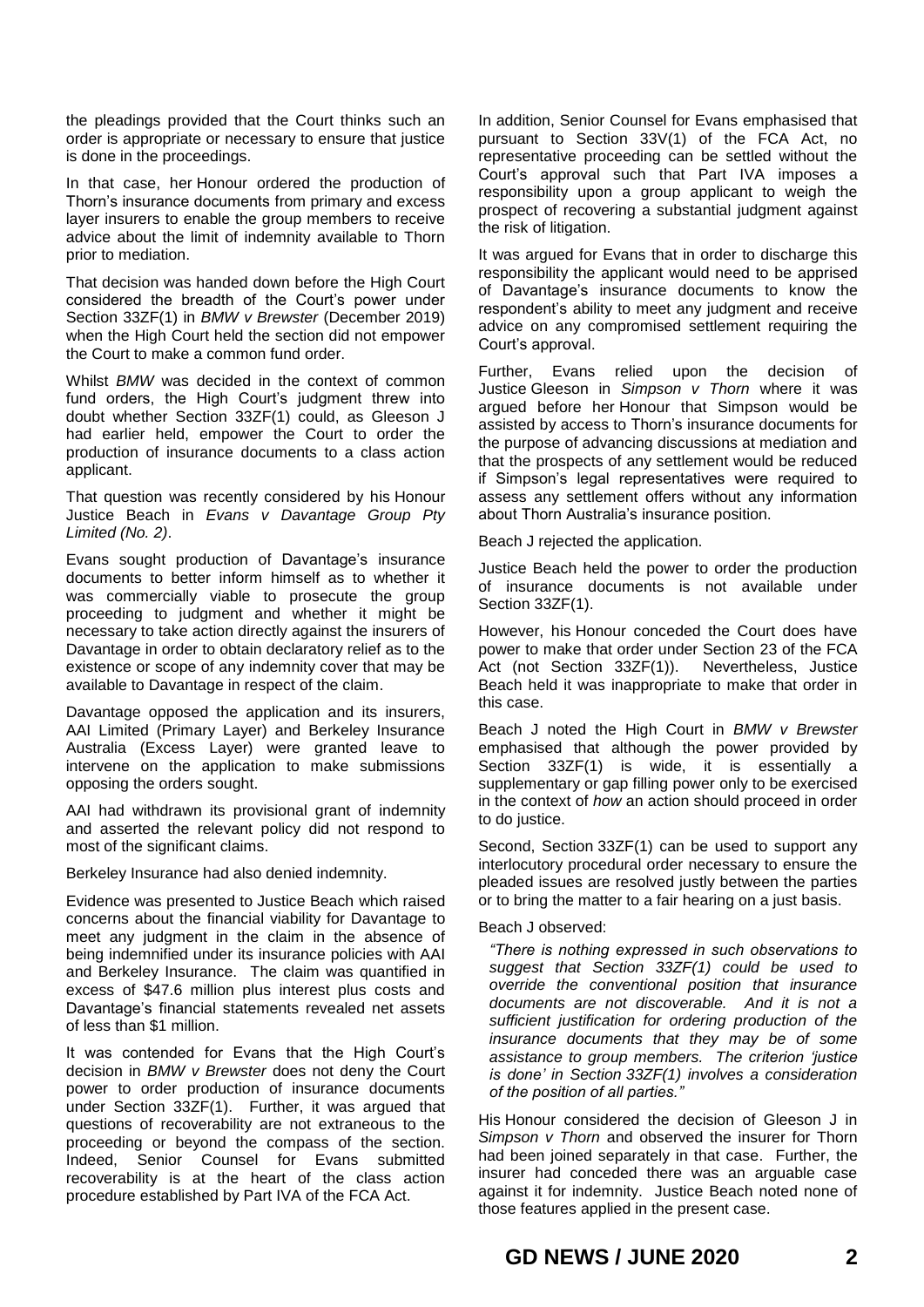His Honour held that Gleeson J's interpretation regarding the breadth of the Court's discretion under Section 33ZF(1) did not find favour with the High Court in *BMW v Brewster*.

To the extent that Evans sought access to the insurance documents to determine whether to commence proceedings against the insurers, Beach J held this application was not the appropriate means by which to do so.

As to whether the insurance documents ought be produced to assist the group members in a mediation his Honour stated:

*"... the fact that the insurance documents might assist the applicant in a mediation does not justify their discovery ... In circumstances where production or disclosure of the relevant insurance details will confer a tactical advantage on the applicant, and a corresponding disadvantage upon the respondent, thereby creating an asymmetry in the parties' positions at mediation, facilitating such a course would not usually be appropriate to ensure that justice is done in the proceeding. The interests of the applicant and group members do not trump those of the respondent to that extent."*

In relation to whether the insurance documents ought be produced to assist the Court on any application to approve a settlement, Justice Beach formed the view the applicant's lack of access to those documents would not preclude the Court from being able to approve a settlement. His Honour raised the possibility of implementing procedures to flush out the insurance question at the approval stage, if necessary, such as requiring the production of confidential material by Davantage or its insurers at the approval hearing.

# His Honour concluded:

*"I have carefully considered the Court's protective role under Part IVA. But the boundaries thereof are not unlimited and do not go so far as to justify giving the applicant, under the collective action of a group proceeding, the right to obtain a respondent's insurance documents in a context such as the present that the applicant and group members would not normally have in individual proceedings."*

This interesting decision is a throwback to the general proposition that insurance documents are not discoverable in litigation if they do not relevantly assist in determining the facts in issue.

The breadth of the Federal Court's power under Section 33ZF(1) of the FCA Act has been clarified in light of the High Court's recent judgment in *BMW v Brewster*.

Insurers in class action litigation can breathe a collective sigh of relief!

**Darren King dwk@gdlaw.com.au**



**Roadmap for Reform of the Insurance Industry - 6 Months Delay**

The Royal Commission into misconduct in the banking, superannuation and financial services industry made 76 recommendations, with 54 directed to the Government, 12 to the regulators and 10 to the industry. 40 recommendations require legislation. The Government has taken on board all recommendations and has announced additional commitments.

The roadmap for legislative reform was announced by Treasury in August 2019 and COVID-19 has put paid to that roadmap with the Morrison Government announcing on 8 May 2020 that there will be a 6 month deferral of its plans.

The Treasurer has announced:

*"Under the updated timetable, those measures that the Government had indicated would be introduced into the Parliament by 30 June 2020, will now be introduced by December 2020. Similarly, those measures originally scheduled for introduction by December 2020 will now be introduced by 30 June 2021.*

*In relation to commencement dates contained in Royal Commission related exposure draft legislation issued prior to the coronavirus pandemic, the Government will also extend these dates by an additional six months."*

So where are we now at when it comes to the Insurance Industry?

# *What's Happened To Date*

The Government has concluded consultations which have addressed:

- $\checkmark$  Disclosure in General Insurance: Improving Consumer Understanding
- $\checkmark$  APRA Capability Review: Release of Final Terms [of Reference and Request for Written](https://treasury.gov.au/consultation/c2019-t368439)  [Submissions regarding APRA's Capability](https://treasury.gov.au/consultation/c2019-t368439)
- $\checkmark$  [Enforceability of financial services in](https://treasury.gov.au/consultation/c2019-t368566)dustry codes
- $\checkmark$  Ending Grandfathered Conflicted Remuneration for [Financial Advisers: Draft R](https://treasury.gov.au/consultation/c2019-t370896)egulations
- $\checkmark$  Mortgage broker best interests duty and [remuneration reforms.](https://treasury.gov.au/consultation/c2019-403520)

The Government has introduced design and distribution obligations for financial products and strengthened consumer protection. ASIC now has intervention powers permitting it to ban or impose conditions on the offering of financial products to retail clients. In addition financial services providers will not be able to offer financial products to retail clients unless there is a target market determination for the product. The Treasury Laws Amendment (Design and Distribution Obligations and Product Intervention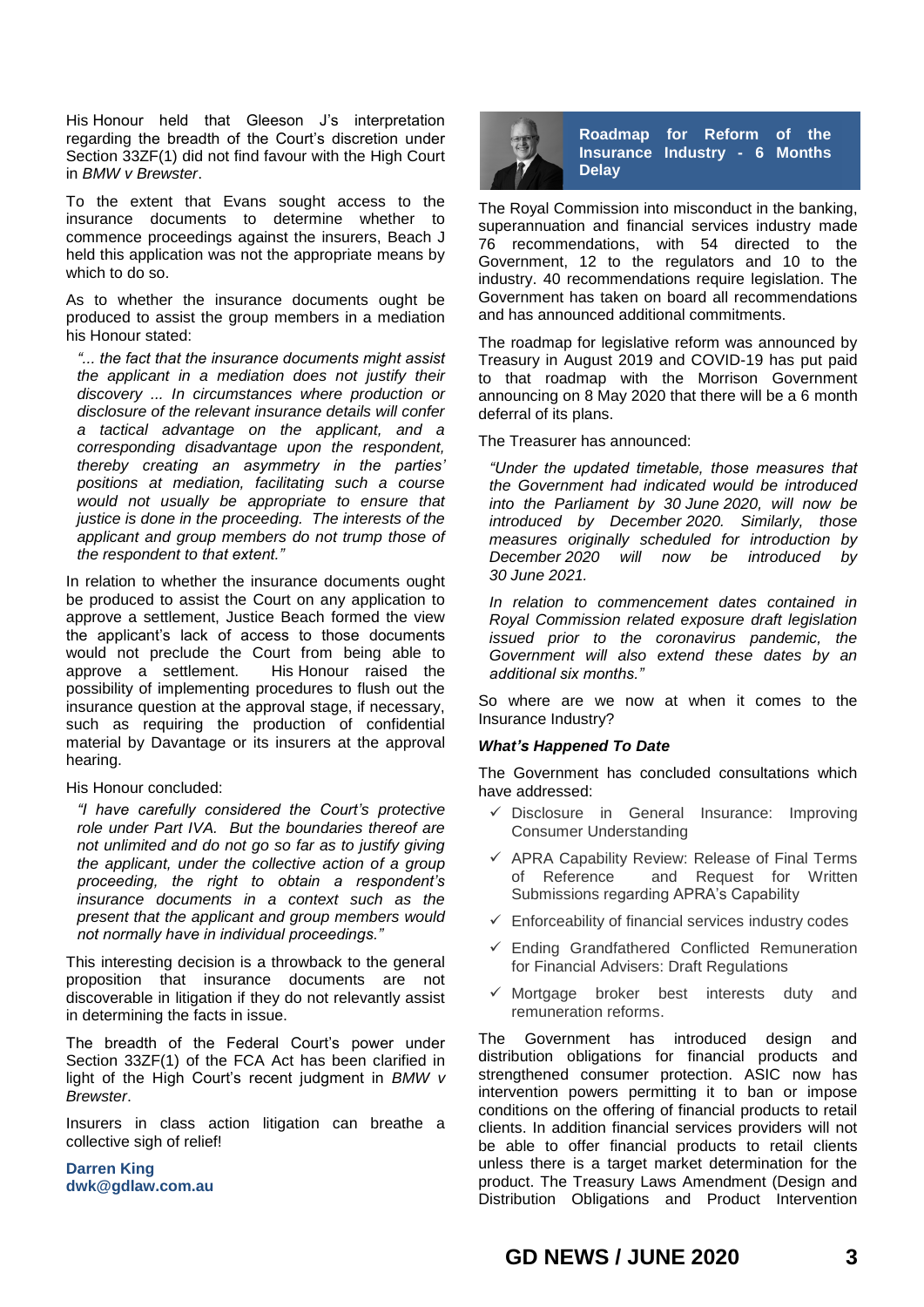Powers) Act 2019 was passed by Parliament in April with the new regime being phased in.

The Government released the Australian Prudential Regulation Authority (APRA) Capability Review.

ASIC has released a consultation paper which charts the way forward for foreign financial services providers who intend to operate in Australia or offer financial services to Australians. Foreign financial services providers will need an AFSL to provide financial services in Australia.

# *2019/2020 So Far*

Legislation addressing the following was consulted on and has been introduced:

- $\checkmark$  Product Design and Distribution Enhanced powers delivered to ASIC already and from 5 April 2021 target market determinations are required (*[Treasury Laws Amendment \(Design and](https://www.legislation.gov.au/Details/C2019A00050)  [Distribution Obligations and Product Intervention](https://www.legislation.gov.au/Details/C2019A00050)  [Powers\) Act 2019](https://www.legislation.gov.au/Details/C2019A00050)* and *Corporations Amendment (Design and Distribution Obligations) Regulations 2019* (**Regulations**) and final ASIC Regulatory Guide yet to be published).;
- $\checkmark$  Unfair contract term legislation will apply to insurance contracts from 5 April 2021 (*[Financial](https://www.legislation.gov.au/Details/C2020A00002/Html/Text)  [Sector Reform \(Hayne Royal Commission](https://www.legislation.gov.au/Details/C2020A00002/Html/Text)  [Response—Protecting Consumers \(2019](https://www.legislation.gov.au/Details/C2020A00002/Html/Text)  [Measures\)\) Act 2020](https://www.legislation.gov.au/Details/C2020A00002/Html/Text) in late February 2020*);
- $\checkmark$  Ending grandfathered commissions for financial advisers from 1 January 2021 (*Treasury Laws Amendment (Ending Grandfathered Conflicted Remuneration) Act 2019*);
- $\checkmark$  Removing the exemption for funeral expenses policies from categorisation as a financial productgenerally, from 1 April 2020, if you provide a funeral expenses facility, you will need to hold an AFS licence and comply with relevant obligations set out in the licence and the Corporations Act. (*[Treasury Laws Amendment](https://www.legislation.gov.au/Details/F2019L01533)  [\(Financial Services Improved Consumer](https://www.legislation.gov.au/Details/F2019L01533)  [Protection\) \(Funeral Expenses Facilities\)](https://www.legislation.gov.au/Details/F2019L01533)  [Regulations 2019](https://www.legislation.gov.au/Details/F2019L01533)*).

# *Post 2021*

The legislation to be introduced by 31 December 2020 and commence in 2021 or later will address the following:

- $\checkmark$  Introducing licensing for claims handling and removing the current exemption
- $\checkmark$  Enforceable code provisions for industry codes of conduct. The Government expects the Financial Services Council and the Insurance Council of Australia to work co-operatively with ASIC to have the relevant provisions of their codes approved as 'enforceable code provisions' as soon as practicable after legislation providing ASIC with these powers
- $\checkmark$  Changes tightening up prohibitions on hawking of insurance products
- $\checkmark$  Deferred sales model for add-on insurance
- $\checkmark$  Caps on commissions paid to vehicle dealers for sale of add-on insurance products
- $\checkmark$  Change the duty of disclosure for consumers in Insurance - Duty to take reasonable care not to make a misrepresentation to an insurer
- $\checkmark$  Limiting circumstances where insurers can avoid life insurance contracts
- Restricting use of the term 'insurer' and 'insurance'
- $\checkmark$  Disclosure of lack of independence insert new specific obligations in the Corporations Act 2001 (Corporations Act) in relation to fee recipients(a financial services licensee or authorised representative) providing personal financial product advice to retail clients under ongoing fee arrangements and draft regulations relating to record-keeping requirements and amending the Corporations Act to require entities (a financial services licensee or authorised representative) who are authorised to provide personal advice to a retail client to disclose in writing to the client where they are not independent and why that is so
- $\checkmark$  A new oversight authority for APRA and ASIC

Legislation to be consulted on and introduced by 30 June 2021 will address the following:

- $\checkmark$  A compensation scheme of last resort
- $\checkmark$  Extending the BEAR to APRA-regulated insurers

# *And Further Down the Track*

The Government has not indicated any deferral of its intention to increase AFCA's role in remediation programs with legislation due to be introduced by mid-2021.

Additionally the following reviews are scheduled for 2022 and there has been no announcement of deferral of these:

- $\checkmark$  A review by the Council of Financial Regulators and the Australian Competition and Consumer Commission looking at the changes to mortgage broker remuneration and operation of upfront and trail commissions
- $\checkmark$  A review of measures to improve the quality of financial advice – Consistent with the Royal Commission recommendations, the review will examine all exemptions from the ban on conflicted remuneration, including for general insurance, consumer credit insurance, timeshare and stockbroking remuneration, and stamping fees
- $\checkmark$  A review of each remaining exemption from the ban on conflicted remuneration. This review will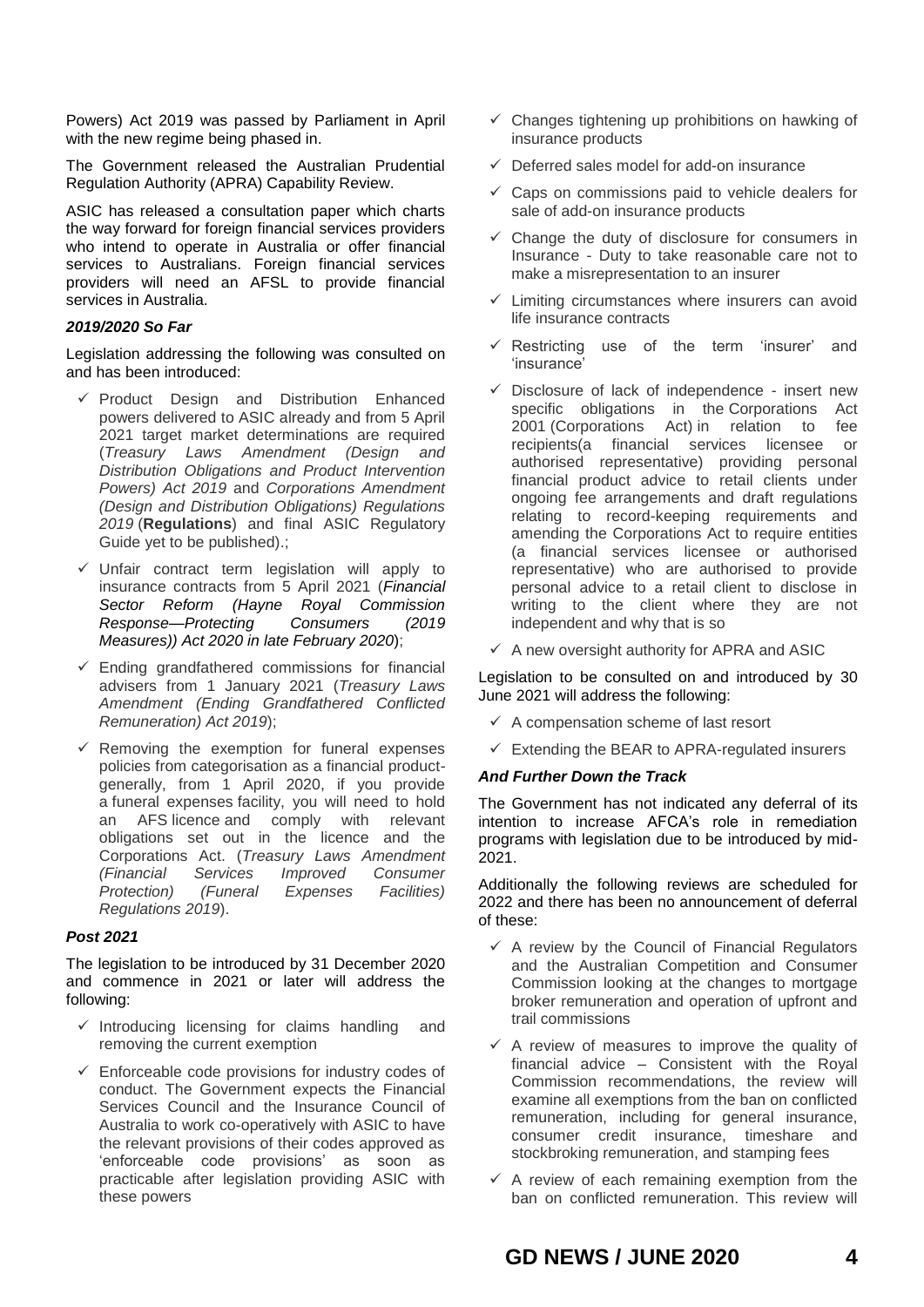occur as part of the review of measures to improve the quality of financial advice

- $\checkmark$  An independent inquiry into changes in industry practices
- $\checkmark$  Assessment of the effectiveness of changes made by the regulators following the Royal Commission by the (to be established) financial regulator oversight authority

The second half of 2020 will see the majority of the Government's proposed legislative reforms in response to the recommendations of Hayne Royal Commission introduced to Parliament and passed by the end of the year. 2021 is shaping up to herald in new challenges for the insurers, underwriting agencies, insurance brokers and claims handlers as well as their advisers. COVID-19 has slowed the progress but not dampened the desire to follow through with the Government's reforms.

# **David Newey dtn@gdlaw.com.au**



**Litigation Funders Will Need an AFSL from 22 August 2020**

Life for Litigation Funders will be more complex from 22 August with the Treasurer's announcement of the removal of exemptions for litigation funders from the requirements to hold an Australian Financial services licence and comply with the managed investment scheme regime. The Treasurer announced the The Treasurer announced the removal of the exemptions on 22 May with Regulations to be made which will take effect 3 months after the announcement.

The Treasurer observed this change will complement the Inquiry being undertaken by the Parliamentary Joint Committee on Corporations and Financial Services into litigation funding. The Committee's report is due by 7 December.

The Treasurer announced:

*"The removal of these exemptions will require litigation funders to obtain an AFSL from the Australian Securities and Investments Commission. AFSL holders are obligated to:*

- *act honestly, efficiently and fairly;*
- *maintain an appropriate level of competence to provide financial services; and*
- *have adequate organisational resources to provide the financial services covered by the licence."*

It is a little surprising that the proposed change was announced before the Parliamentary Committee Report on whether present regulation of the industry is impacting on fair and equitable outcomes for claimants but it is now plain that the Government sees that Litigation Funding requires better Regulation which will be put in place irrespective of the findings of the Parliamentary Joint Committee findings.

It is possible that the Government will do more than remove the 2 exemptions. The terms of reference of the Inquiry included consideration of:

- the impact of litigation funding on the damages and other compensation received by class members in class actions funded by litigation funders;
- the potential impact of proposals to allow contingency fees and whether this could lead to less financially viable outcomes for plaintiffs;
- the financial and organisational relationship between litigation funders and lawyers acting for plaintiffs in funded litigation and whether these relationships have the capacity to impact on plaintiff lawyers' duties to their clients;
- the Australian financial services regulatory regime and its application to litigation funding;
- the regulation and oversight of the litigation funding industry and litigation funding agreements;
- the application of common fund orders and similar arrangements in class actions;
- factors driving the increasing prevalence of class action proceedings in Australia;
- what evidence is becoming available with respect to the present and potential future impact of class actions on the Australian economy;
- the effect of unilateral legislative and regulatory changes to class action procedure and litigation funding;
- the consequences of allowing Australian lawyers to enter into contingency fee agreements or a court to make a costs order based on the percentage of any judgment or settlement;
- the potential impact of Australia's current class action industry on vulnerable Australian business already suffering the impacts of the COVID-19 pandemic.

The Parliamentary Joint Committee was also tasked with reviewing "the potential impact of the move by the Victorian Government to abolish the long-held prohibition on lawyers being paid on a contingency basis, where lawyers claim costs as a percentage of their clients' damages."

Perhaps we will see interest in a competing model to litigation funding with the Government supporting lawyer's contingency fees, however, charges by lawyers based on a percentage of the sum recovered is also likely to be seen as impacting on fair and equitable outcomes for claimants in the same way that litigation funding is currently viewed.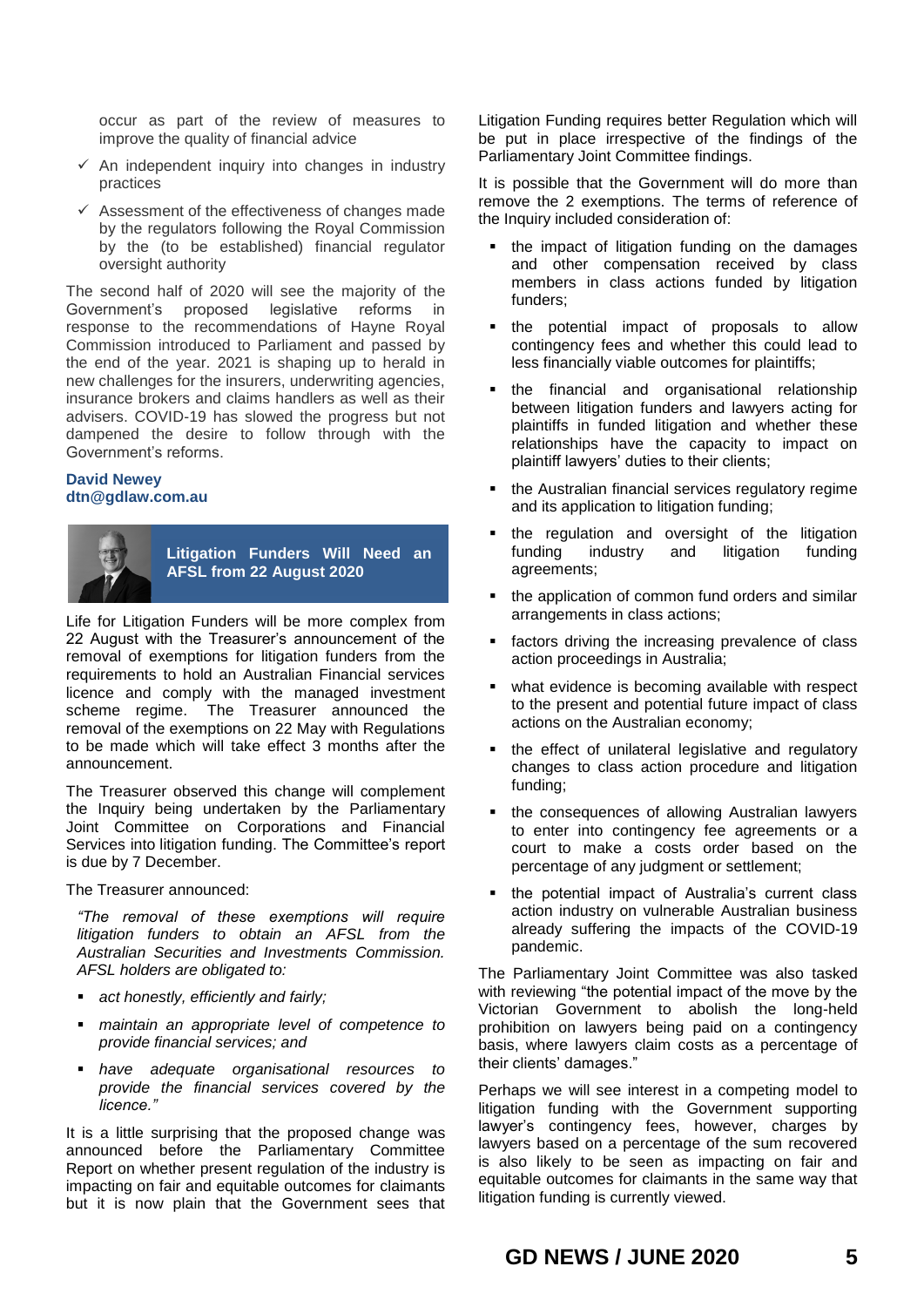Whilst there are likely to be further changes that will impact on Litigation Funders, once an AFSL is required the product design and distribution obligations introduced by (*[Treasury Laws Amendment \(Design](https://www.legislation.gov.au/Details/C2019A00050)  [and Distribution Obligations and Product Intervention](https://www.legislation.gov.au/Details/C2019A00050)  [Powers\) Act 2019](https://www.legislation.gov.au/Details/C2019A00050)* and *Corporations Amendment (Design and Distribution Obligations) Regulations 2019* (**Regulations**) will apply to Litigation Funders.

Litigation Funders will be obliged to prepare target market determinations for each funded action which will be reviewable by ASIC.

ASIC will be able to intervene in respect of a Litigation Funder's financial product and can make:

- an individual product intervention order ; or
- a market-wide product intervention order.

ASIC has the power to make product intervention orders when a financial product has resulted in, or will or is likely to result in, significant detriment to retail clients.

In considering whether a financial product has resulted in, or will or is likely to result in, significant detriment to retail clients.

ASIC must take into account:

- the nature and extent of the detriment;
- the actual or potential financial loss to retail clients resulting from the product;
- the impact that the detriment has had, or will or is likely to have, on retail clients.

However, ASIC must not make a product intervention order unless it has consulted persons who are reasonably likely to be affected by the proposed order.

Intervention orders can include a requirement that a product must not be issued to a retail client unless the retail client has received personal advice.

ASIC can also make orders:

- that a product only be offered to specific classes of consumers
- **•** restricting marketing:
- prohibiting the distribution of a product without prescribed improvements;
- banning the product;
- banning a feature of a product.

An order may last for up to 18 months but may remain in force permanently if determined by the Minister (after consultation with ASIC).

Interesting times lie ahead for the litigation funding industry.

**David Newey dtn@gdlaw.com.au**



**Dual Insurance: Can Defence Costs be Included in the Claim for Equitable Contribution?**

Pursuant to the principles of dual insurance an insurer is entitled to claim equitable contribution from another insurer if both insurers have coordinate liabilities to indemnify the same insured under separate policies of insurance.

The insurer who has indemnified the insured will be entitled to claim 50% contribution from the other insurer towards the amount paid under the policy, subject to any policy deductible or excess which must be deducted first.

What if the insurer claiming dual insurance contribution has also incurred defence costs by acting for the insured in the defence of Court proceedings brought against the insured? Is the insurer entitled to include those defence costs in the claim for equitable contribution from another insurer? Does it matter if the insurer was under a duty to defend the insured pursuant to the terms of the insurance policy rather than an obligation to indemnify the insured in respect of defence costs?

These issues were recently considered by Chief Justice Allsop of the Federal Court of Australia in *QBE Insurance (Australia) Limited v Allianz Australia Insurance Limited.*

In 2010, QIG Property Development Pty Limited ("QIG") retained Southern Cross Constructions (ACT) Pty Limited ("SX") to undertake building works in Double Bay. SX retained Pile & Bucket Pty Limited ("PB") to carry out excavation work.

The owners of the adjacent property complained of damage to their building caused by the work onsite by QIG, SX, PB and others.

Proceedings were commenced in the NSW Supreme Court in 2013. A referee assessed the entitlement to damages in excess of \$4 million. PB then settled with the plaintiffs for approximately \$675,000 in damages plus \$150,000 for costs.

In early 2019 the Supreme Court proceedings were heard on the question of liability against SX which was by now in liquidation, Allianz as insurer of SX, and another party involved in the excavation works. The claims against SX and Allianz were dismissed. There were no cross claims between SX and PB.

QBE was the liability insurer of PB and paid the total settlement of \$825,000 to the plaintiffs. QBE also incurred defence costs in excess of \$700,000 in relation to the Supreme Court proceedings which settled against PB.

QBE claimed equitable contribution from Allianz, arguing that PB was entitled to indemnity under both policies. QBE contended it was entitled to include, in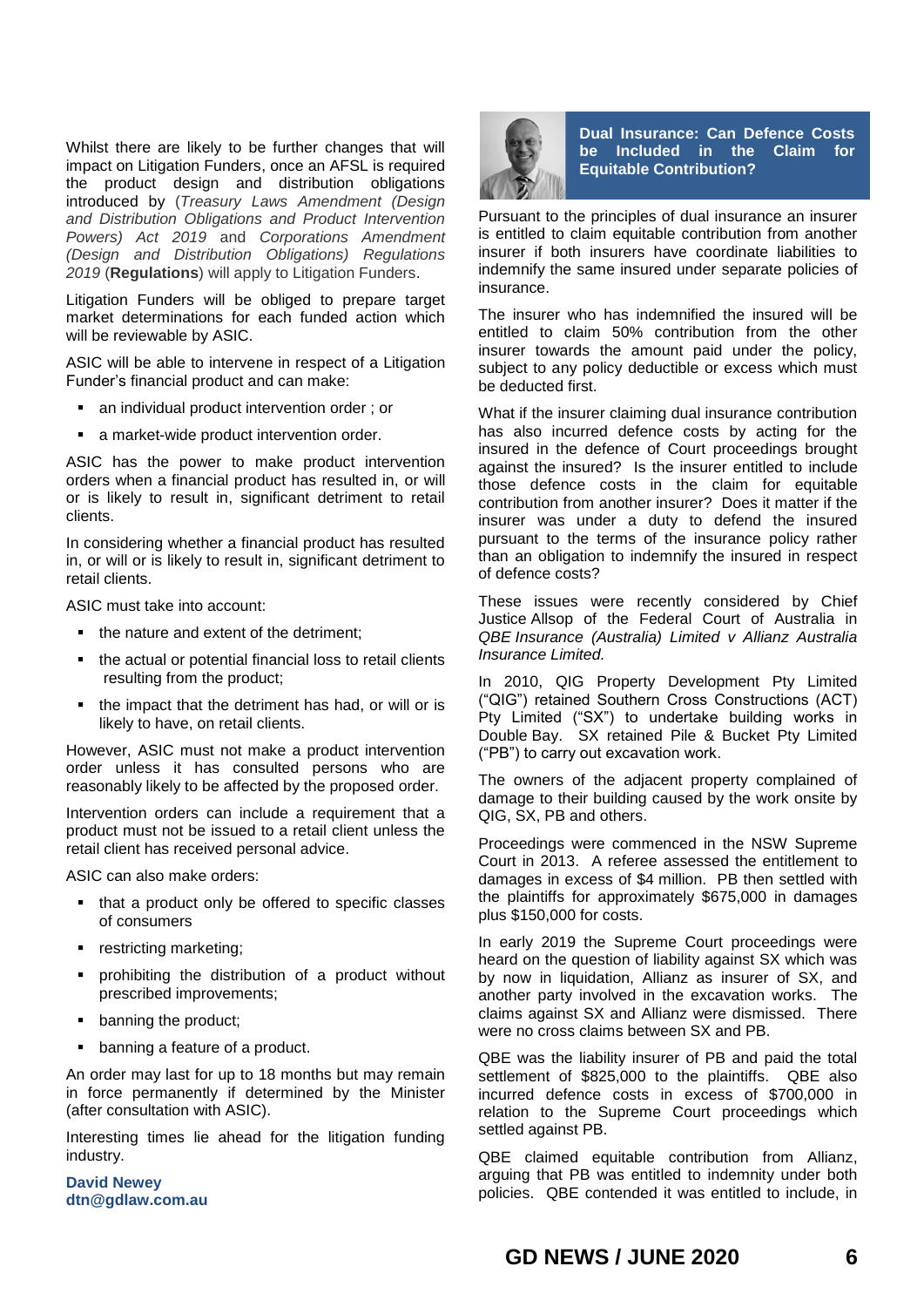its claim for contribution, the amount it incurred for defence costs in addition to the amount paid to the plaintiffs under the settlement.

Allianz disputed QBE's entitlement to dual insurance contribution and also challenged its entitlement to include defence costs in the claim.

QBE commenced proceedings in the Federal Court in relation to the dual insurance dispute. The insurers agreed on two issues being decided at a preliminary hearing, namely:

- whether PB was an "insured" within the meaning of the Allianz policy so as to entitle QBE to claim equitable contribution as a matter of principle; and
- whether any entitlement to contribution would extend to the costs incurred by QBE in the defence of the proceedings against PB in all the circumstances.

The Allianz policy contained the following definition of "the Insured":

*"1. the Named Insured;*

*...*

*3. all subcontractors ... but only whilst acting in the scope of their duties as subcontractors in relation to the Insured Contract and only to the extent this insurance (or part of it) is required for such interest under the Insured Contract."*

One of the issues that arose for the Court's consideration was the relevant "Insured Contract" for the purpose of the Allianz policy. QBE submitted the contract between QIG and SX was the relevant Insured Contract which required SX to effect insurance covering all subcontractors, which would include PB. Allianz submitted the relevant Insured Contract was the subcontract between SX and PB which did not create an obligation on SX to take out insurance to cover the interests of PB.

As long as at least one of those contracts (whether the QIC/SX contract or the SX/PB subcontract) contained a requirement for SX to effect insurance to cover PB's interests, QBE argued that was the end of the matter. However, Allianz submitted both contracts must be considered in combination and if one of them did not contain such obligation then PB was not an insured within the meaning of the Allianz insurance policy.

The Chief Justice considered the argument by Allianz to be commercially and textually wrong. His Honour stated that whilst the subcontractors were required to effect their own insurance policy pursuant to the SX/PB subcontract, this did not affect the obligation contained in QIC/SX head contract requiring SX to effect insurance covering all subcontractors.

It followed that PB was an insured within the meaning of the Allianz policy and the first question for the Court's consideration was answered in the affirmative, such that QBE was entitled to claim equitable contribution pursuant to dual insurance principles.

In relation to the second issue, namely whether the claim for equitable contribution extended to cover QBE's defence costs, the QBE policy contained terms which required QBE to defend a claim against PB and pay all legal costs and expenses in the defence of the claim.

Allsop CJ considered QBE incurred defence costs in fulfilment of its obligation to defend PB in the Supreme Court proceedings under the QBE policy terms.

Whereas, the Allianz policy contained terms which required Allianz to pay defence costs either incurred by Allianz or by way of reimbursement if incurred by the insured (with Allianz's prior consent). The policy did not contain the same "duty to defend" clause as the QBE Policy.

Allianz submitted that QBE conducted the defence of the Supreme Court proceedings, appointed its own lawyers and spent its own money on defence costs. PB had no liability for, nor did QBE indemnify PB, in respect of those defence costs. Therefore, it was argued on behalf of Allianz that QBE was not entitled to include its defence costs in the claim for equitable contribution.

Chief Justice Allsop rejected Allianz's argument. His Honour stated:

*"As a matter of principle, there is no basis for the proposition that the direct expenditure of money on costs by the insurer (as opposed to a reimbursement by the insurer of expenditure of money on costs by the insured) is otherwise than properly viewed as a subject of contribution. The insured is held harmless against the consequences of its liability to the third party by the payment of liabilities by way of indemnity ... and by the insurer (QBE) defending the proceedings at its own cost."*

Further, the Chief Justice observed:

*"The character of a provision for an insurer directly paying defence costs and of a provision providing for an insurer indemnifying an insured which has paid its own defence costs is the same: both are directed at the same risk – the costs of defence."*

Allsop CJ held it would be contrary to principle to allow an insurer to recover equitable contribution only in circumstances where it reimbursed defence costs first paid by an insured but to deny the insurer which undertook a clear and beneficial duty to pay those costs in furtherance of its obligation to defend.

The Chief Justice noted the nature of contribution is a substantive principle based on natural justice and equity, and is a form of prevention of unjust enrichment. It does not require that the insured first pay sums of legal defence costs for its insurer to be entitled to seek equitable contribution.

His Honour also noted the duty to defend and the defence costs provision in the QBE policy were together part of a policy of indemnity that should not be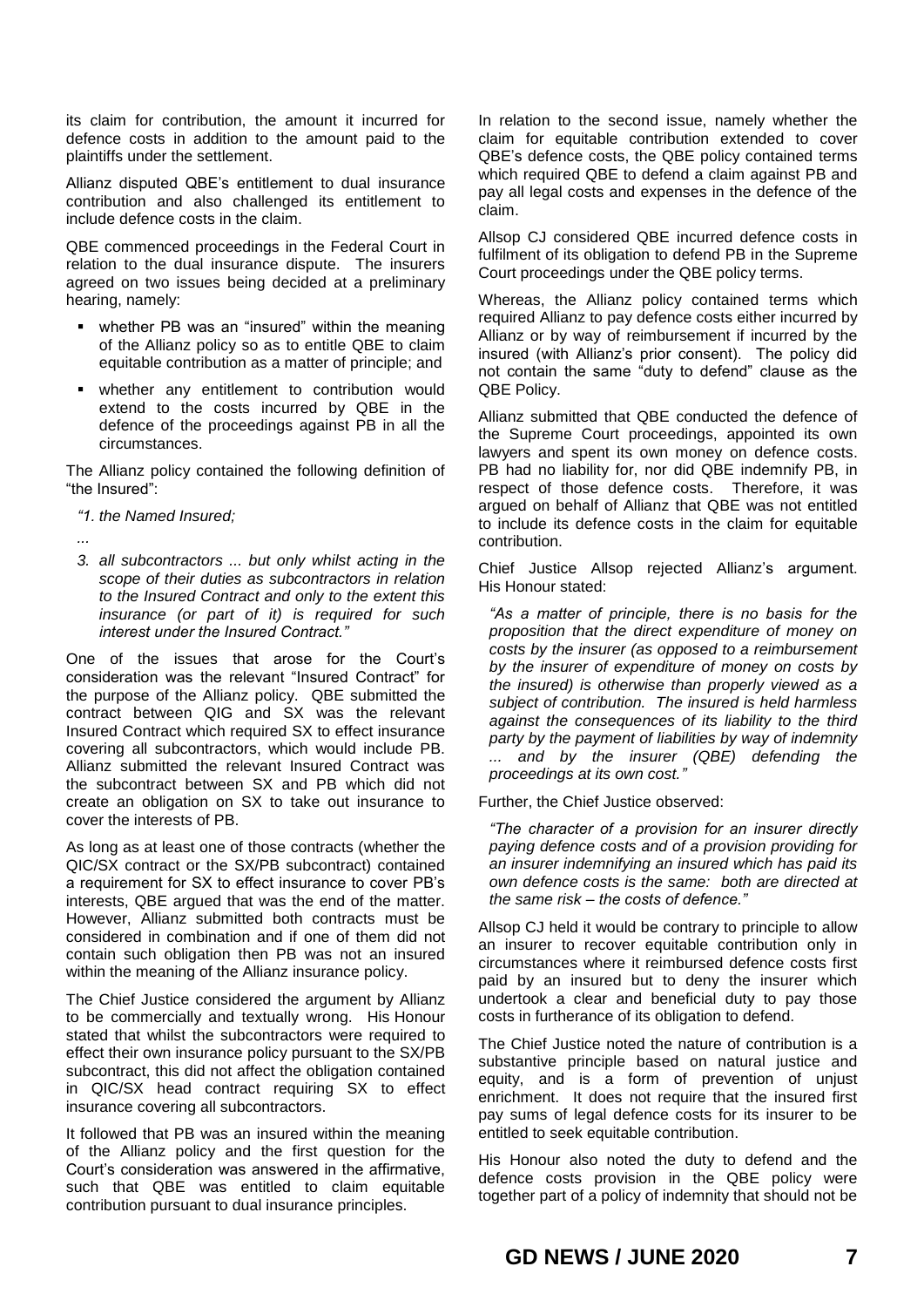hived off as non indemnificatory provisions for which contribution is not available. Together, those provisions provided a form of indemnity or protection or holding harmless against costs and there was no reason in justice or equity why the appropriate proportion of those costs should not be shared justly between the insurers.

Accordingly this question was also answered in the affirmative. In the event, QBE was successful in establishing an entitlement to dual insurance contribution from Allianz which extended to include QBE's defence costs.

This interesting judgment illustrates that where an entitlement to dual insurance contribution is established it matters not whether the policy terms required the first insurer to defend proceedings brought against the insured or to indemnify the insured with respect to any defence costs incurred.

If an insurer has incurred those defence costs in the defence of a claim for which the insured is entitled to indemnity under two policies of insurance, the insurer who indemnifies the insured is entitled to include those defence costs in the claim for equitable contribution against the other insurer.

# **Darren King dwk@gdlaw.com.au**



**An Insurer Cannot Hedge its Bets When it Comes to Non-Disclosure**

Section 21 of the *Insurance Contracts Act 1984* (Cth) imposes a duty upon an insured to disclose to the insurer, prior to entering into the contract of insurance, all matters which the insured knows or a reasonable person in the circumstances could be expected to know is relevant to the insurer's decision whether to accept the risk and on what terms.

An insurer can seek to reduce its liability to nil under Section 28 of the Act by reason of any non-disclosure within the meaning of Section 21.

What happens if an insurer:

- discovers the insured failed to disclose a material fact before entering into the contract of insurance but, despite being made fully aware of the nondisclosure, grants indemnity for the claim;
- proceeds to adjust the claim which involves the insurer gaining access to the property insured and obtaining the cooperation of the insured in relation to the claim and potential subrogated recovery claims against third parties; and
- later seeks to rely upon Section 28 of the Act by reason of the non-disclosure by the insured, having previously confirmed it would not do so?

These were the facts in a recent decision handed

down by Chief Justice Allsop of the Federal Court of Australia in *Delor Vue Apartments CTS 39788 v Allianz Australia Insurance Limited (No. 2)*.

Delor Vue was the body corporate of an apartment building in Cannonvale approximately 500 km north of Yeppoon in Queensland that was built in 2008 and 2009 by a developer, Delorain Pty Limited and a builder, Beachside Constructions (National) Pty Limited.

Between 2014 and 2016 various engineering reports were obtained by Delor Vue which provided evidence of building defects in the soffits and eaves. They were described as major defects but of a non-structural nature which created safety hazards that could, if not ameliorated, give rise to serious personal injury or death.

Several meetings of the body corporate committee were held to address these reports and take action including obtaining various quotes for repair works.

By early 2017 the body corporate committee resolved to accept a quotation to remove soffit panels, repair the eave framing and then reinstate soffit panels. Lawyers were also instructed to send letters of demand on behalf of Delor Vue to the original developer (Delorain) and the builder (Beachside) regarding the building defects.

In February 2017 the insurance broker for the body corporate obtained an insurance quotation from Strata Community Insurance ("SCI") as underwriting agent for Allianz for property and liability insurance. The quotation contained a statement regarding the insured's duty of disclosure under the Act with information regarding the consequences of nondisclosure.

None of the information that was available to the body corporate regarding the building defects with respect to soffits and eaves was disclosed to SCI or Allianz before entering into the contract of insurance for the period 23 March 2017 to 23 March 2018.

On 28 March 2017 Cyclone Debbie crossed the coast and damaged the apartments. On 30 March 2017, the broker for the body corporate submitted to SCI a notification of loss for *"roof damage from cyclone"*.

SCI quickly retained a loss adjustor who undertook a site inspection a few days later. The following day he sent an email to SCI raising concerns about the original construction of the roof structure which appeared to have pre-existing structural defects before the cyclone.

In response to enquiries made by the loss adjustor, the body corporate provided a full and frank summary of the history of the building defects which the body corporate had been dealing with as per the various reports and quotations it obtained.

Some of those reports were provided to the loss adjustor and were passed on to SCI. Various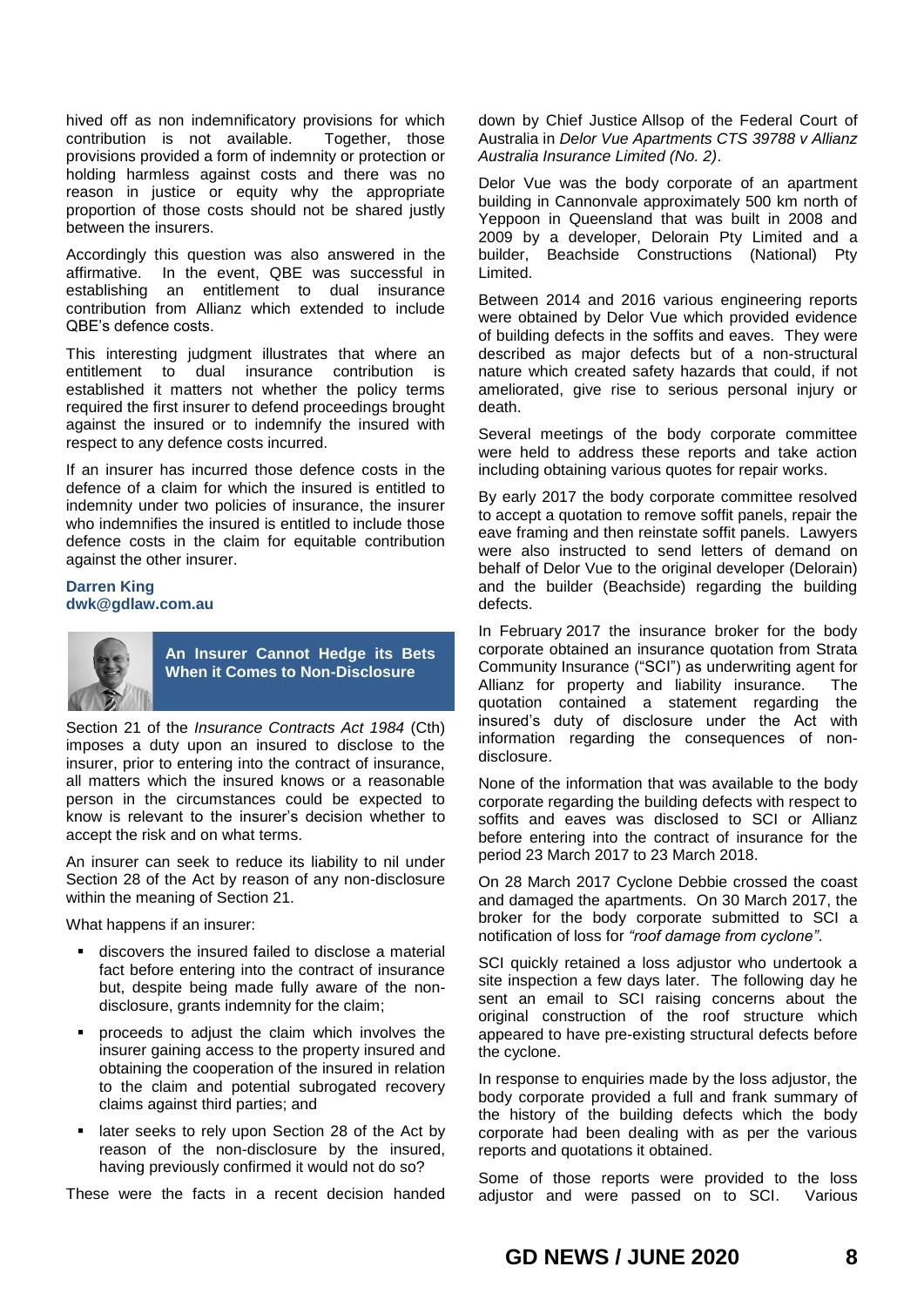correspondence was subsequently exchanged between SCI and the body corporate in which the underwriting agent expressed concerns about what appeared to be the non-disclosure by the insured of material facts relevant to the building defects.

This culminated in an email dated 9 May 2017 which SCI sent to the insurance broker for the body corporate which stated:

*"Despite the non disclosure issue which is present, SCI is pleased to confirm that we will honour the claim and provide indemnity to the body corporate, in line with all other relevant policy terms, conditions and exclusions."*

The email went on to say that SCI would not cover the cost of repairs to defective materials and construction of the roof but it would cover resultant damage.

Over the next 12 months, SCI's loss adjustors engaged various experts to provide it with reports regarding repair costs. During that time the body corporate cooperated with the underwriting agent of the insurer to allow access to the property and to assist the insurer in pursuing a potential subrogated recovery claim against Beachside.

However, by May 2018 the relationship between insured and insurer had become strained due to a tension with respect to the quantum of the insured and uninsured losses and the delay in finalising the claim.

On 28 May 2018, SCI wrote to lawyers who were now instructed to act for the body corporate in which it made an offer to settle the claim that was covered by the policy for an amount just shy of \$1 million. The letter also confirmed the insurer would not pay the uninsured component which was assessed at \$3.5 million.

The SCI letter also stated that, if the body corporate did not accept the offer by Allianz, the insurer would reduce its liability for the claim to nil under Section 28 of the Act by reason of the insured's non- disclosure, despite SCI's previous decision.

The body corporate's lawyer responded by disputing the insurer's entitlement to rely upon Section 28 of the Act and rejecting the offer. SCI appointed lawyers who subsequently confirmed the insurer had proceeded to reduce its liability to nil.

The body corporate commenced proceedings in the Federal Court. Delor Vue contended the insurer was precluded from relying upon Section 28 of the Act pursuant to the principles of election, waiver, estoppel and a breach of utmost good faith.

Allianz argued it was entitled to reduce its liability to nil by reason of the non-disclosure of building defects prior to entering into the contract of insurance despite the 9 May 2017 email which expressed a contrary intention.

These issues proceeded to hearing as a separate question before Chief Justice Allsop who held the insurer was entitled to reduce its liability to nil under

Section 28 of the Act by reason of the non-disclosure, not in relation to the property section of the policy, but in relation to the liability section of the policy.

His Honour considered a reasonable person in the circumstances could be expected to know that the building defects, which created a risk of significant personal injury or death, were materially relevant to the insurer's decision whether to place the risk and on what terms with respect to the liability section of the policy and therefore ought to have been disclosed.

However, the Chief Justice held that by reason of estoppel, waiver and a breach of the insurer's duty of utmost good faith, Allianz was now unable to rely upon Section 28 of the Act.

His Honour emphasised the operation of an estoppel is *prima facie* to preclude departure from the assumed state of affairs. Allsop CJ stated:

*"The insurer had all the knowledge about the underwriting, the claim and the history of the soffits and eaves, and it represented, in effect promised, that cover was confirmed, and that it would adjust the claim in accordance with the policy terms. It should be held to that representation or promise…That conclusion is premised on the injustice of resiling from the clear position in all the circumstances, include the relevant detriment."*

On waiver, his Honour stated:

*"Here the waiver brought about by taking a position inconsistent with relying on the non-disclosure issue is rooted in the act of choice of position and the advantage obtained therefore, not detriment…Thus, I would hold the insurer to the choice it made to confirm cover in accordance with the terms of the policy by the principle of waiver, whereby the insurer is taken to have waived any right to assert relief from the operation of s28(3) of the Act."*

On the insurer's duty of utmost good faith, the Chief Justice was less than impressed with the insurer's conduct, stating:

*"Here there was no dishonesty but in my view the resiling from the clear representation, in effect a promise, in the 9 May 2017 email was unjust, unreasonable, unfair and did Allianz no credit as a commercial insurer by reference to expected standards of decent commercial behaviour…Decency and fairness were not displayed by threatening an approach previously clearly disavowed which involved further significant personal strain and financial risk to [the insured] unless a take-it-or-leaveit offer was accepted."*

This decision demonstrates that a Court will take a dim view of an insurer going back on its earlier decision to grant indemnity despite being aware of a nondisclosure by the insured.

An insurer cannot hedge its bets. Once a decision to grant indemnity is made the insurer will be bound by its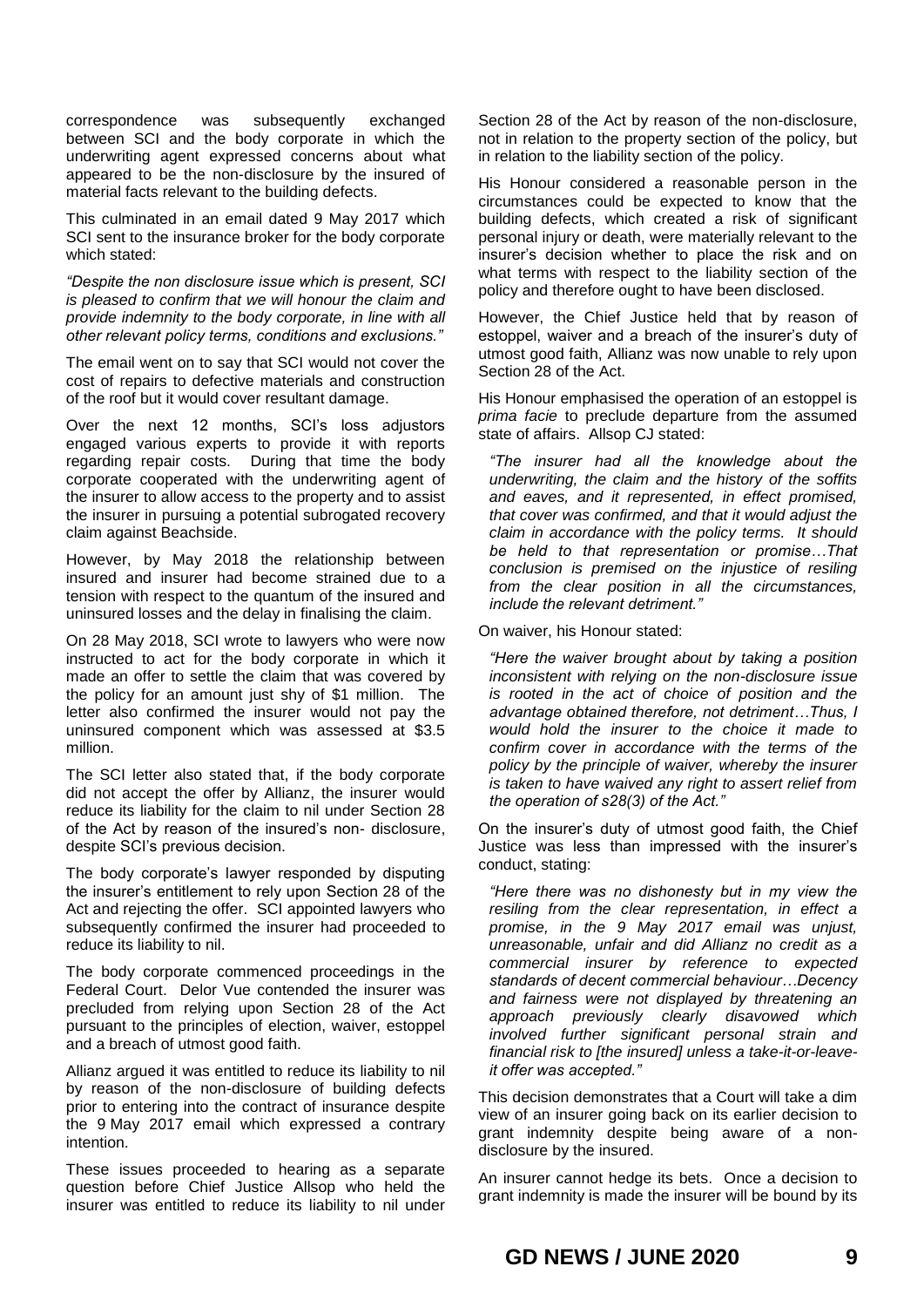decision especially where the insurer proceeds to adjust the claim and obtains the insured's cooperation over several months after indemnity was granted.

# **Darren King [dwk@gdlaw.com.au](mailto:dwk@gdlaw.com.au)**



**Virtual Meetings and Electronic Signatures During Covid-19 and Beyond**

On 5 May 2020, the Treasurer made the *Corporations (Coronavirus Economic Response) Determination (No.1)* 2020 (the "**Determination**").

The changes made to the *Corporations Act 2001* (Cth) (the "**Act**") enable companies to hold virtual meetings without the need for a physical location and provide assurance to company officers that documents which have been signed electronically have been validly executed.

The Determination will be in effect for six months and expires on 5 November 2020.

# **Meetings**

Under section 5(1) of the Determination, meetings may be held using one or more technologies that give all persons entitled to attend the meeting a reasonable opportunity to participate without the requirement to be physically present at the same place.

Any vote taken at the meeting must be taken on a poll (not a show of hands) by using one or more technologies to give each person entitled to vote the opportunity to vote in real time, and where practicable, by recording their vote in advance of the meeting.

Notice of such meetings (together with other information to be provided with the notice or that relates to the meeting) may be provided using one or more technologies to communicate to those entitled to receive notice:

- the contents of the notice and the other information; or
- details of an online location where the items covered by the above paragraph can be viewed or downloaded.

The Determination gives the example of a company that has email addresses for some members. Under the changes, the company could send those members an email containing or attaching the notice of meeting, or provide a link to where the notice and other material can be viewed or downloaded. To the remaining members, the company could send a letter or postcard setting out a URL for viewing or downloading the notice and other material.

It is important to note that the modifications are subject to the following conditions:

• the person required or permitted to give notice of

a meeting must include in the notice, information about how those entitled to attend can participate in the meeting;

- if notice of the meeting has already been given before 5 May 2020, at least 7 (seven) days before the meeting is held, give fresh notice of the meeting that includes the above information;
- if a proxy is entitled to attend the meeting and/or vote, the person conducting the meeting must treat the proxy in the same way as the proxy would be entitled to be treated if he or she attended the meeting in person.

The Determination provides relief to those companies and other entities that are required to or elect to hold meetings such as annual general meetings by allowing them to do so using technology without being physically present in the same place.

Companies should ensure they employ methods to retain records and logs of notices sent, attendances and participation to maintain compliance and mitigate the risk of disputes relating to procedural and conduct matters.

At this stage, it remains to be seen whether the Determination is sufficient to override any specific provisions of a company's constitution to the contrary. As such, uncertainty remains around the personal rights of aggrieved shareholders at common law.

Company directors should exercise caution if there is any inconsistency between the relevant provisions of their company's constitution and the changes made by the Determination.

# **Execution of company documents**

The Determination also alters the operation of section 127 of the Act to give certainty regarding electronic signatures and the execution of a document in electronic form.

Section 6 of the Determination provides that a company may execute a document if each person required to sign the document on behalf of the company either:

- signs a copy or counterpart of the document that is in a physical form; or
- uses an electronic communication which reliably identifies the person and indicates the person's intention about the contents of the document.

It is important to note that the copy, counterpart or electronic communication must include the entire contents of the document, but need not include the signature of another person signing the document.

Electronic signatures may include:

- pasting a copy of a signature into a document;
- signing a PDF on a tablet, smartphone or laptop using a stylus or finger;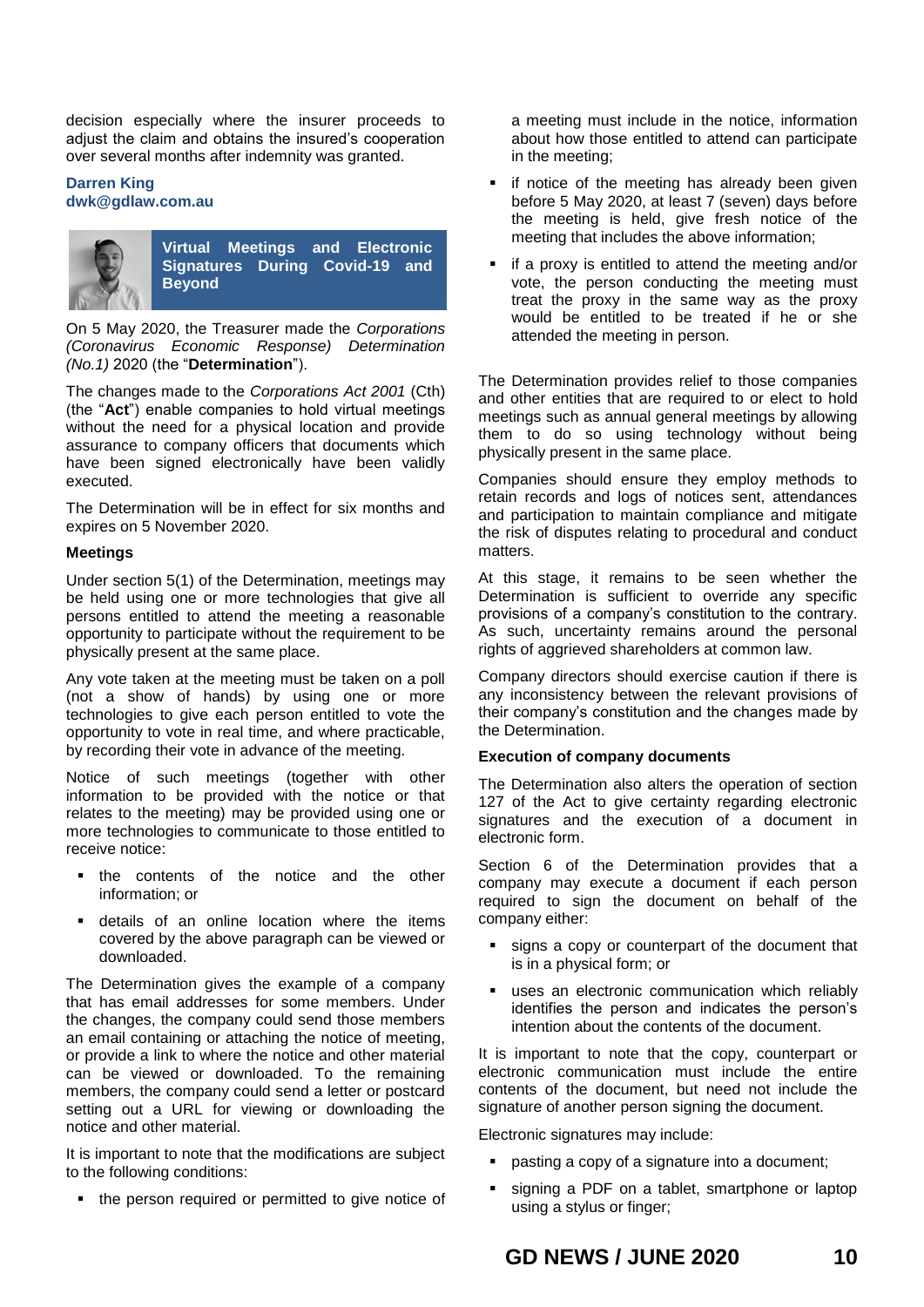cloud-based signature platforms like DocuSign or AdobeSign that require identity authentication or certificate-based digital ID's.

The modification means that signatories do not need to sign the same physical document. Instead, a document could be signed and scanned by the first signatory and then printed and signed by the second signatory, or separate electronic signatures could be applied to fully executed versions of the document.

Provided these elements are satisfied, then an electronic signature applied under section 127 of the Act will be valid.

Under section 7 of the Determination, a person may assume that anyone that complies with the requirements of electronic communication and is identified in the electronic communication as the sole director and sole company secretary of the company occupies both offices.

The Determination is significant. While companies have been able to sign electronically in certain circumstances, there has been doubt about whether such execution satisfies the requirements under section 127 of the Act. Execution under section 127 is important as it will generally grant the counterparty the benefit of a statutory assumption that the document has been validly executed.

In light of the Determination, companies should:

- **•** review their execution protocols and procedures for providing authority to execute documents; and
- ensure details of their officers recorded with ASIC remain current.

# **Deeds**

At this stage, it remains unclear whether the Determination will apply to the execution of deeds.

Using a conservative approach, companies should continue to execute deeds in the standard manner.

You can find out more on executing documents in our April newsletter.

# **Key takeaways**

- **EXEC** meetings of companies can now be held as virtual meetings (subject to certain requirements described previously);
- "split execution" (i.e. where directors and/or the company secretary print out and sign separate copies of the same document) is now expressly permitted; and
- electronic execution of documents is now expressly permitted.

**Jack Tasker jwt@gdlaw.com.au**

# **CONSTRUCTION ROUNDUP**



**Can the Court Slice and Dice a Security of Payment Adjudication**

As part of the security of payment process set out in the *Building and Construction Industry Security of Payment Act 1999* (NSW), the building contractor claiming an entitlement to payment may apply for adjudication of its claim. However, if the adjudicator does not comply with the requirements of the Act, he may be acting outside the confines of his statutory jurisdiction, and his determination may thus be declared by a court to be void and of no effect.

However, if the adjudicator's error is in relation to only part of his determination, the question arises whether this will have the effect of making the whole of the determination void, or whether the infected part of the determination can be severed from the part made within jurisdiction, thus allowing the remainder of the determination to still have effect.

In the past, it was generally accepted that an adjudication determination that was infected by jurisdictional error was void, not voidable, thus affecting the whole of the determination: refer to *John Holland Pty Limited v. Roads & Traffic Authority of NSW* [2007] NSWCA 19 and the cases cited in *Fulton Hogan Construction Pty Limited v. Cockram Construction Limited* [2018] NSWSC 264.

However, uncertainty arose following the more recent decision of the Court of Appeal in *YTO Construction Pty Limited v. Innovative Civil Pty Limited* [2019] NSWCA 110. In that case the Court of Appeal held that the relief given by the court is discretionary and that in some cases the court has made it a condition of exercising that discretion that the responding party undertook to pay to the claimant that part of the claim that was unaffected by the error (eg *Emergency Services Superannuation Board v. Davenport* [2004] NSWSC 697). Therefore, by exercising their discretion in this manner, the courts have allowed the part of the determination not affected by jurisdictional error to be severed from the part that is not.

This issue has been addressed by Parliament with the recent amendment to the Act to include a new section 32A, which provides that the Supreme Court "may" set aside the whole or any part of the determination.

However, since this statutory power is discretionary, there remains the question of the circumstances in which the court should exercise such a discretion.

Further, the recent amendment to the Act is not of retrospective effect, and therefore some determinations will still need to be decided by reference to court authority, rather than solely the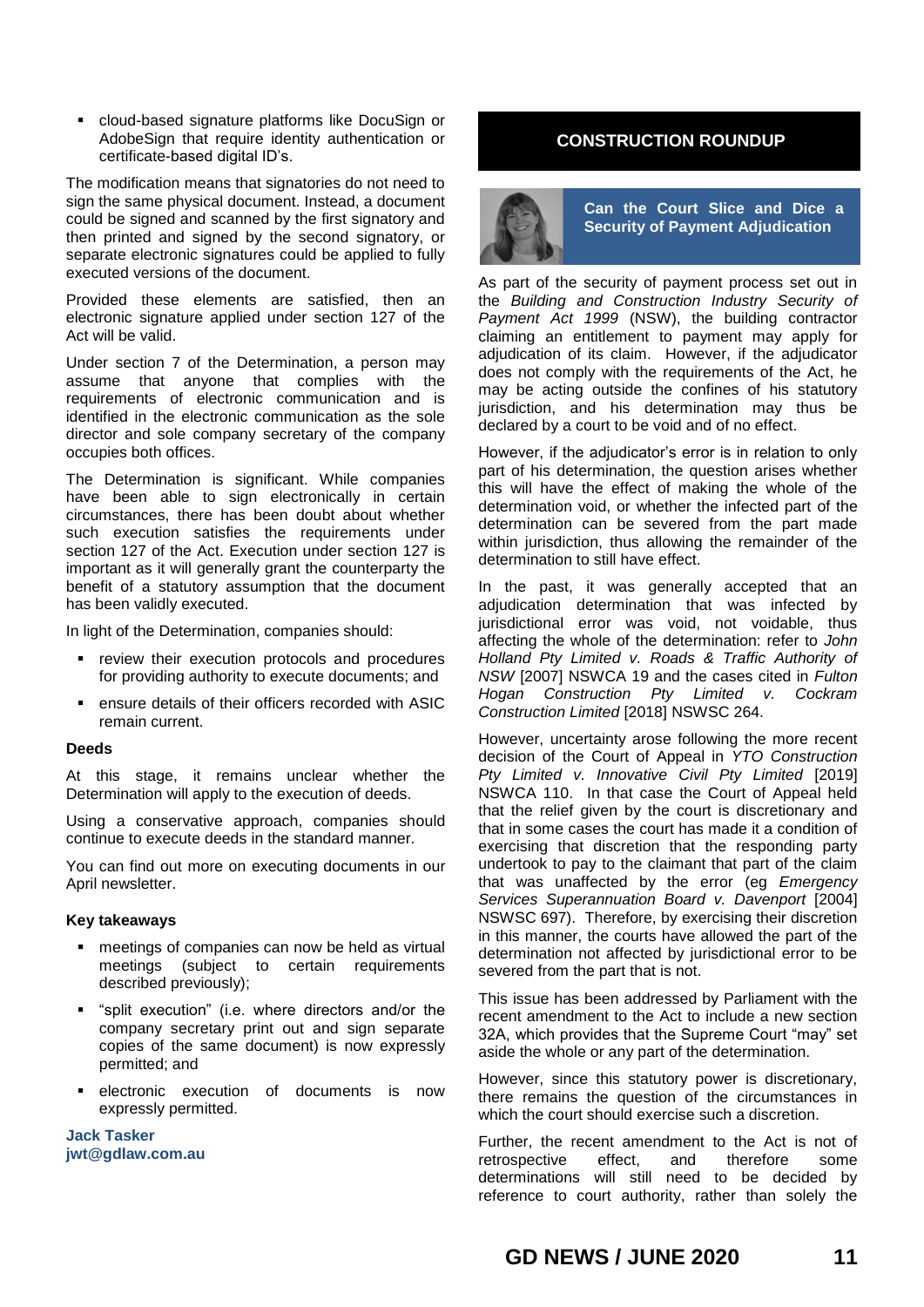exercise of the new statutory power.

The severability of an adjudication determination and the exercise of such discretion was discussed recently by Stevenson J in *Diona Pty Limited v. Downer EDI Works Pty Limited* [2020] NSWSC 480.

Diona was carrying out safety upgrades to the Great Western Highway at Blackheath and had subcontracted certain works to Downer.

On 16 April 2020 an adjudicator appointed under the Act had determined that Diona should pay Downer \$430,990.13.

Diona commenced proceedings in the Supreme Court seeking an order that the determination be declared void. In subsequent discussions, the parties resolved all but approximately \$30,000 of the claim.

Diona claimed that Downer was liable to pay it liquidated damages, and for its part Downer argued that it was entitled to set off against that claim two claims for extensions of time (EOT). The parties referred to these two EOT claims as "EOT 18" and "EOT 21".

Diona's case was that Downer was not entitled to either EOT 18 or EOT 21 because it had submitted its claims out of time, and under the terms of the contract they were now barred from pursuing those claims.

Diona submitted that the adjudicator had failed to address his statutory function by not, as required by section 22(2)(b) of the Act, considering the provisions of the construction contract.

Clause 40 of the contract provided that all determinations by Diona of Downer's claims for EOT were final and could not be disturbed except by raising a claim under the dispute resolution procedures of the contract (which Downer had not done).

In his determination, the adjudicator had noted that he was required under section 22(2)(b) to consider the construction contract, but he had dealt with Downer's claims for EOT only under clause 28 of the contract, which set out the circumstances in which a claim for EOT could be made.

The adjudicator did not make any reference at all to clause 40.

Diona submitted that by failing to consider the effect of clause 40, the adjudicator had not considered the terms of the contract and thus had made a jurisdictional error.

However, Stevenson J did not accept this submission. His Honour noted that in its adjudication response Diona had simply noted that Diona had rejected Downer's claims for EOT but it had failed to develop its argument that pursuant to clause 40 Downer was not longer entitled to maintain its entitlement to EOT.

His Honour stated that there were a number of possible reasons why the adjudicator did not refer to clause 40 in his consideration of the claim, including

that the adjudicator may have come to the view that in circumstances where Diona did not clearly articulate such an argument, that it was a point that he did not have to deal with. Alternatively, the adjudicator may have misunderstood Diona's argument or simpy have come to the wrong decision about Downer's entitlement to EOT. Without more, Stevenson J was not prepared to set aside the determination.

Having held that the adjudication determination had not been affected by jurisdictional error, Stevenson J considered whether he would have exercised his discretion to sever just the \$30,000 portion of the adjudication, with the balance remaining of full effect.

Downer had submitted that the judge should exercise his discretion to sever and declare void only the infected part of the determination because of the disproportionality of the error (\$30,000 out of \$430,000) and also because Downer had already agreed to forego the disputed amount if the balance of \$400,000 was paid promptly.

For its part, Diona had submitted that this course was not open to the court, and that the circumstances in which the court could refuse to declare the whole determination void were limited to cases where:

- the applicant had not exhausted other remedies;
- **there** had been an excessive delay by the applicant in prosecuting its case; or
- the making of the order would be futile.

Stevenson J noted that there had been several decisions of the Court of Appeal and NSW Supreme Court in which it has been held that the court has a discretion whether to sever an infected part of a determination (including *John Holland* and *Emergency Services*). He also pointed to the more recent decisions of Ball J in *Rhomberg Rail Australia Pty Limited v. Concrete Evidence Pty Limited* [2019] NSW SC 755 and *Hanson Construction Materials Pty Limited v. Brolton Group Pty Limited* [2019] NSWSC 1641 in which his Honour had noted that the recent trend is to the effect that the court does have the power to sever the determination to allow the uninfected part to still have effect.

Stevenson J stated that with those more recent authorities "the matter has rested" and the question will be moot in the future with the insertion of section 32A into the Act.

If Stevenson J had indeed found that the adjudicator had made a jurisdictional error by not considering clause 40, and given the small proportion of the overall determination affected by that hypothetical error, it is likely that his Honour would also have exercised his discretion to sever the infected part of the determination, leaving Downer entitled to the balance of \$400,000.

It should be remembered that when exercising the discretion given to it by section 32A, the court is likely to try to give effect to the purpose of the security of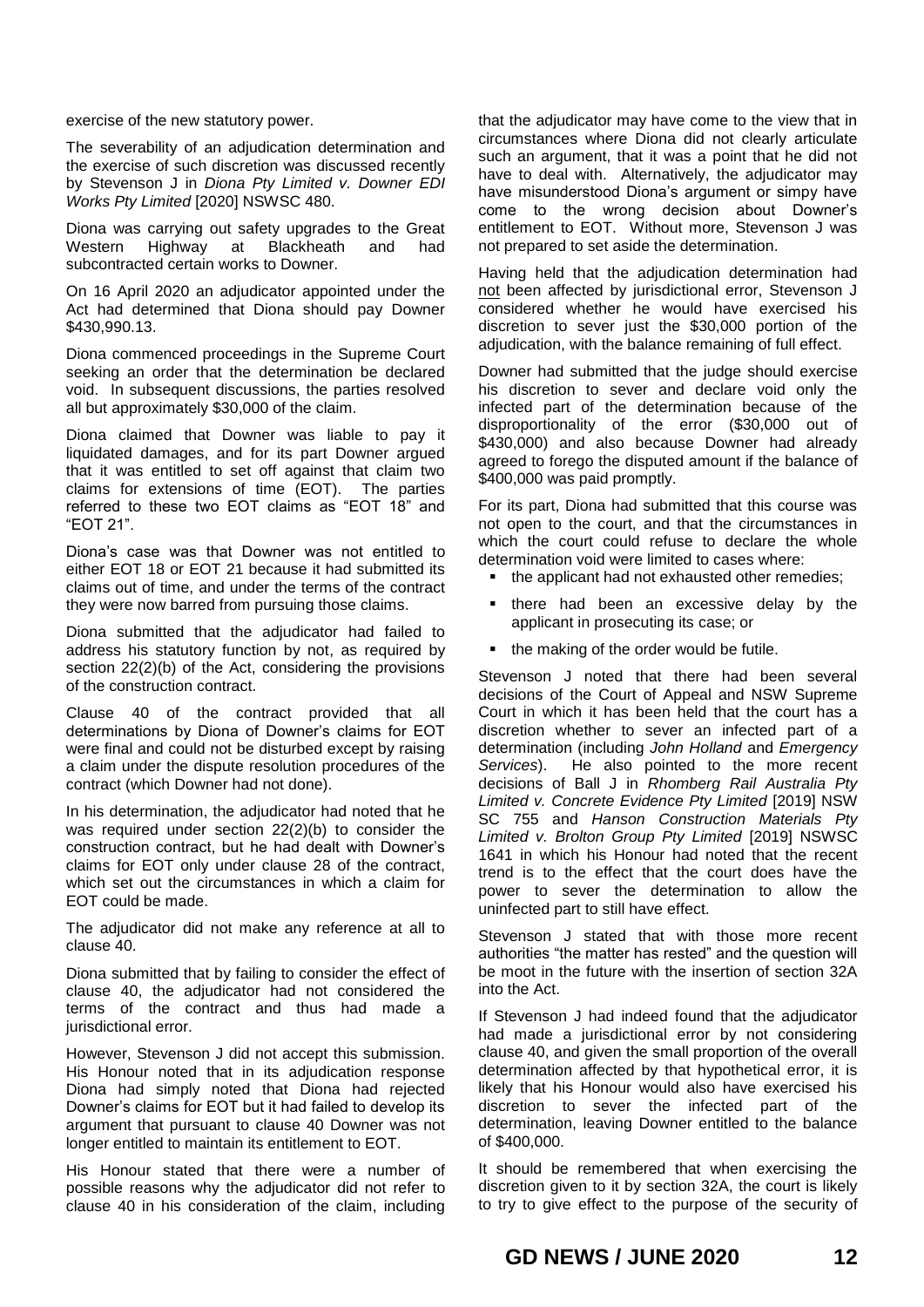payment process in the Act, namely to ensure that cash flow is maintained down the contractual chain. Accordingly, it is likely that the court will not allow a small error by an adjudicator to prevent a contractor being paid the amount to which it would otherwise be entitled.

However, since the court may also take into account any other factor it considers relevant (including the conduct of each of the parties), it is advisable that each party to an adjudication still approach the matter with caution.

# **Linda Holland** l**[mh@gdlaw.com.au](mailto:lmh@gdlaw.com.au)**



**Security of Payments: What Happens when Adjudicators go Beyond Their Statutory Powers?**

The adjudication process, governed by the *Building and Construction Industry Security of Payment Act 1999* (NSW), is designed to ensure the speedy resolution of payment disputes in the construction industry. However, adjudication determinations are often the subject of court proceedings where the respondent to the payment claim seeks to have the determination quashed.

The High Court has held that the Security of Payment legislation only permits a court to review and quash determinations of adjudicators if it is found there has been a jurisdictional error of law.

A jurisdictional error occurs when an adjudicator does something that is beyond the adjudicator's power, or fails to do something the adjudicator is required to do. Although these limitations are a technical aspect of the adjudication process, breaches by adjudicators often lead to an appeal from the adjudicator's determination. Therefore it is important to recognise when this occurs and seek legal advice.

In New South Wales, an adjudicator's powers are governed by s 22 of the Act which requires the adjudicator to only determine:

- (a) the amount of the progress payment (if any) to be paid by the respondent to the claimant;
- (b) the date on which such amount became or becomes payable; and
- (c) the rate of interest payable on any such amount.

In determining an adjudication application, the adjudicator may only consider the following:

- (1) the provisions of the Act;
- (2) the provisions of the construction contract from which the application arose;
- (3) the payment claim to which the application relates, together with all submissions (including relevant documentation) that have been duly made by the respondent in support of the

schedule; and

(4) the results of any inspection carried out by the adjudicator of any matter to which the claim relates.

The adjudicator must also follow the rules of procedural fairness. For example, the adjudicator cannot communicate exclusively with only one party or, if the adjudicator seeks further submissions, the parties must be given the same opportunity to advance their case.

An adjudicator who acts beyond the boundaries of his or her statutory power invalidates the adjudication determination and renders any decision meaningless.

By way of example, a jurisdictional error may be found where an adjudicator adjudicates on the following issues:

- whether or not the Act applies to the construction contract subject to the dispute;
- whether an entitlement to a progress payment has arisen; or
- if a valid payment claim has been issued.

These types of issues should also be included within any adjudication response to prevent a potentially invalid adjudication determination from being issued and the adjudicated amount from being garnished from the respondent (albeit on an interim basis only).

In April this year, the NSW Court of Appeal handed down its decision in *Brolton Group Pty Ltd v Hanson Construction Materials Pty Ltd* [2020] NSWCA 63 which illustrates how adjudicators can breach their statutory powers.

Brolton Group was the contractor under a construction contract with Hanson dated 13 September 2017. The contract related to the construction of a quarry processing plant at Bass Point, near Shellharbour. Circumstances eventuated which resulted in the contract being terminated by Hanson on 3 October 2018.

On 28 August 2019, Brolton served a payment claim on Hanson in the amount of \$6,300,962.64 inclusive of GST. The claim was described as *"Progress claim No: September 2018"* and was expressed as made pursuant to *"cl 11.4 'Interim Payments'…for work completed up to September 2018"* but which included amounts referable to work completed after 25 September 2018 and also interest up to August 2019.

Under the Act, a payment claim must be supported by a specific reference date that is available under a construction contract.

The specific reference date for the claim was not expressly stated in this case.

Hanson responded on 10 September 2019 by serving a payment schedule which stated the amount owing to Brolton was "\$Nil", claiming that Brolton had exceeded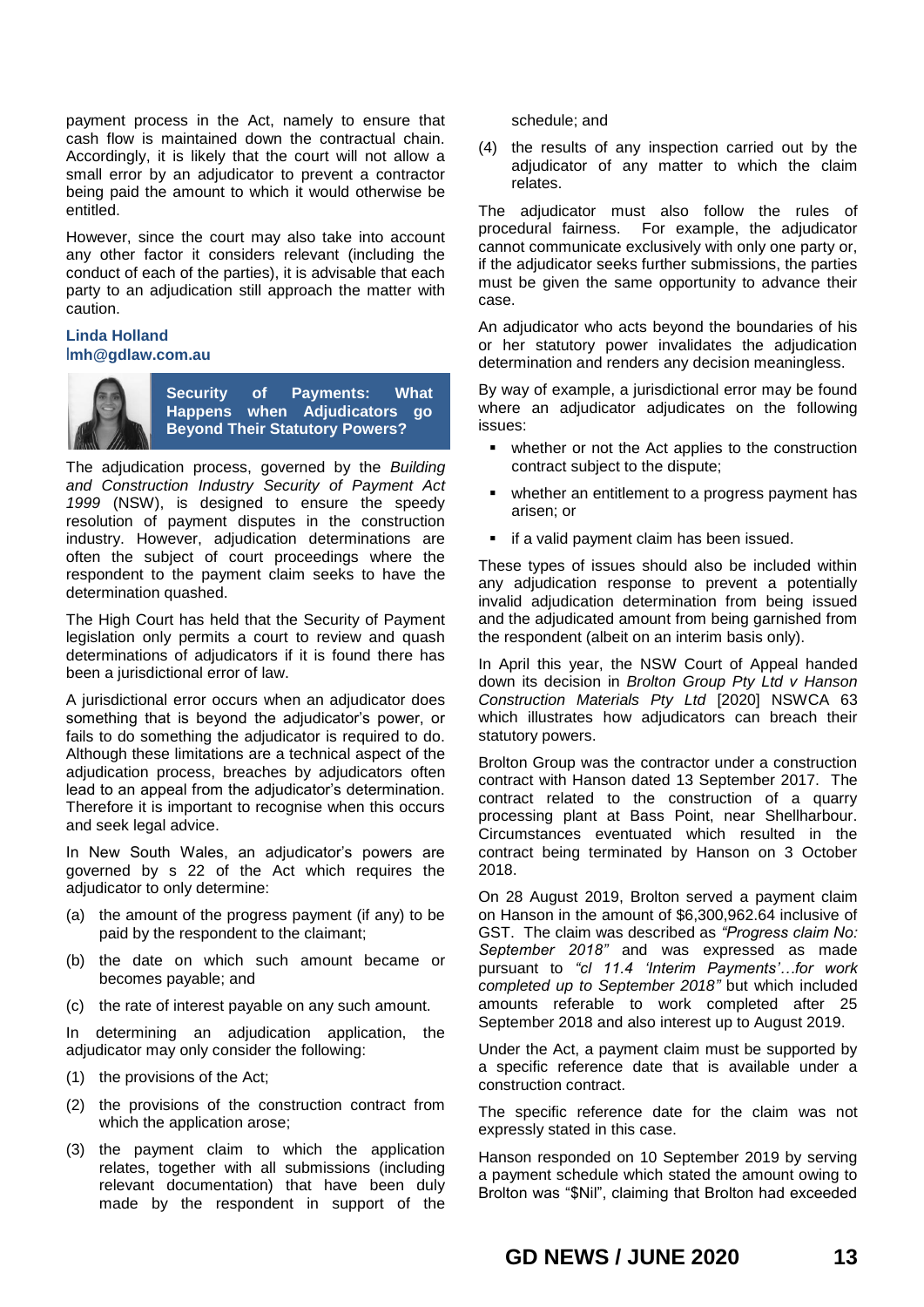the guaranteed maximum price under the Contract and that Hanson was entitled to liquidated damages of \$1,625,000 up to the date of termination of the Contract.

On 20 September 2019, Brolton lodged an adjudication application, to which Hanson served an adjudication response.

On 31 October 2019, the adjudicator issued an adjudication determination in favour of Brolton for \$2,877,052.75 inclusive of GST on the basis that Brolton's payment claim was supported by a reference date of 23 October 2018.

Hanson commenced proceedings in the NSW Supreme Court seeking an order that the adjudication was void for jurisdictional error.

Justice Ball accepted Hanson's submissions and held the determination was void based on jurisdictional error for two reasons:

- (i) since Brolton was not entitled to a progress claim under the Act "on and from" the purported reference date of 23 October 2018, the adjudicator did not embark on the task he was required by s 22(1) of the Act to undertake; and
- (ii) the adjudicator's decision involved a denial of natural justice or procedural fairness because the adjudicator determined the dispute on a basis for which neither party had contended without giving the parties an opportunity to make submissions on the matter:

Brolton appealed to the NSW Court of Appeal, challenging both of the primary judge's findings.

The Court of Appeal (per Gleeson JA; Meagher and Payne JJA agreeing) rejected the appeal on largely the same basis as the primary judge namely:

- 1. the adjudicator's determination involved jurisdictional error; and
- 2. the adjudication determination involved a denial of natural justice.

Justice Gleeson provided the following reasons for his decision:

*"…it is not to the point that there was an available reference date of 25 September 2018 under the contract. The adjudicator did not embark upon the determination of the amount of the progress payment (if any) to be paid by Hanson to Brolton on the basis that the payment claim was supported by a reference date of 25 September 2018.* 

*Instead, he determined the progress payment to which Brolton was purportedly entitled on the basis that the payment claim was made in respect of a reference date of 23 October 2018.* 

*As that was not an available reference date the payment claim supported on that basis was not a payment claim under the Act and ineffective to trigger the procedure established by Pt 3.* 

*It follows that the adjudicator had no authority or jurisdiction to make any determination with respect to Brolton's payment claim supported and understood in that way. Accordingly, jurisdictional error of the kind grounding relief in the nature of certiorari was established."*

As jurisdictional errors can have a substantial impact upon the adjudication process and may ultimately deem the adjudication determination invalid and unenforceable, it is highly beneficial to identify any potential breaches of jurisdiction and to raise these issues at the earliest opportunity.

The identification of such issues can also have the effect of changing the balance of power between parties in any further negotiations flowing from the dispute.

It is therefore important to seek specialised legal advice in the preparation of adjudication applications and responses. It would also be prudent to have any determinations reviewed to identify any potential points of appeal and protect your interests.

**Minal Chelliah mdc@gdlaw.com.au**

# **EMPLOYMENT ROUNDUP**



In an explosive decision for employers across Australia, the Full Bench of the Federal Court of Australia has delivered a ruling which will allow many, if not most, casual employees to claim – and be paid – annual leave, paid personal/carer's leave, paid compassionate leave and payment for public holidays. All this is in addition to the hourly rate casual loading, usually 25%, which such workers receive.

For many employers, this 'double dipping" will create a significant liability for the past, and fundamentally alter the viability of their workforce model moving forward. Some businesses will simply cease trading as a result.

For labour hire businesses the decision will be devastating. Their existence is threatened.

The case is *WorkPac Pty Ltd v Rossato [2020] FCAFC 84.*

# **A common work arrangement**

Between 2014 and 2018, WorkPac employed Mr Rossato and supplied his labour to client companies of WorkPac. He was employed under six consecutive contracts during this period.

Mr Rossato was a qualified and experienced production employee in the open cut black coal mining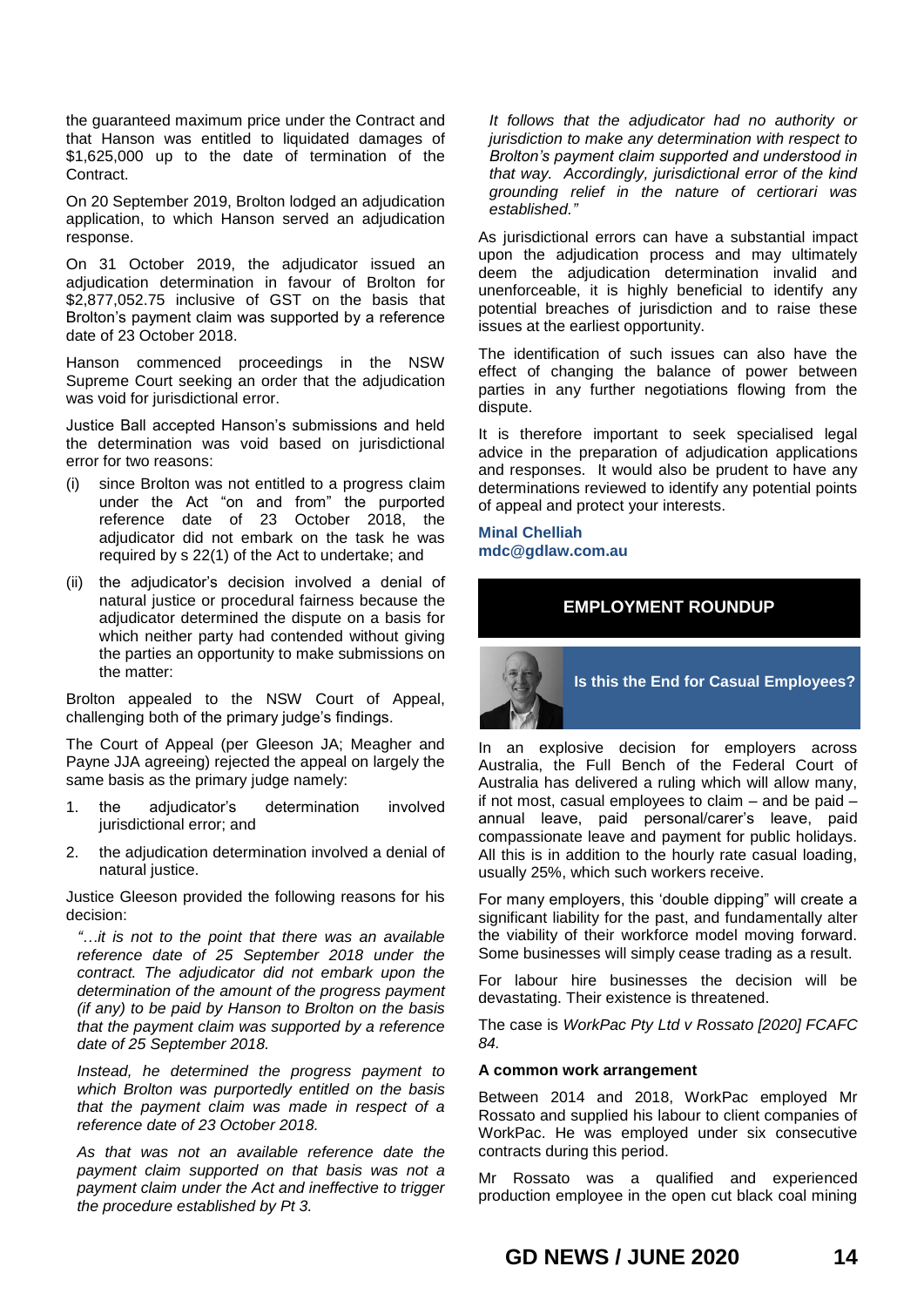industry. WorkPac specialises in the provision of labour to clients in particular industries including in the black coal mining industry.

Mr Rossato first engaged with WorkPac by completing an online web registration form in 2013. At a subsequent meeting he signed a copy of a document headed "Casual or Maximum Term Employee Terms & Conditions of Employment - Employee Declaration" (Employee Declaration). By signing this, Mr Rossato declared that he had read and understood a document titled "Casual or Maximum Term Employee - Terms and Conditions of Employment" (General Conditions).

Mr Rossato commenced employment with WorkPac on 28 July 2014. Over the next three and a half years he was in continuous employment with WorkPac pursuant to six "assignments" or employments under six separate contracts of employment. The written terms of each of those contracts were contained in two documents; first, the General Conditions, an umbrella document applicable to each; and secondly, a Notice of Offer which was applicable to each particular contract.

Under the various contracts, Mr Rossato was employed to work at the Collinsville Mine and the Newlands Mine operated by Glencore Australia Pty Ltd and its related entities (Glencore). Changes to his pay rate took place at different times.

At all relevant times and at each of those mines, Glencore had a workforce structure for its production workforce which included both its own employees and an appreciable component of production employees sourced through a labour hire company like WorkPac. The production employees employed by Glencore were "permanent" or on-going indefinite employees of Glencore.

Throughout his employment with WorkPac, Mr Rossato worked as part of the production workforce at the Glencore mines, and like many other employees of WorkPac, his service was provided by WorkPac to Glencore to meet Glencore's requirement for production workers at those coal mines.

Mr Rossato performed work as directed by Glencore. He was allocated work in accordance with Glencore's work allocation system. For the entirety of each contract Mr Rossato was allocated to a crew under the then applicable shift roster issued by Glencore. Each crew consisted of a combination of Glencore employees and WorkPac employees like Mr Rossato. All employees performed the same production operator duties under the supervision of a Glencore employee.

During his employment Mr Rossato did not take any day or part-day off due to personal illness or injury (whether paid or unpaid). He worked every shift that he was rostered to work save for where the mine was shut down over Christmas, and some other infrequent occurrences, including one occasion shortly before he retired when he urgently left work to support his partner who had been airlifted to hospital.

Throughout his employment, Mr Rossato was paid only for the time he worked (although he did receive paid lunch breaks). He did not receive from WorkPac:

- paid annual leave;
- paid personal/carer's leave;
- paid compassionate leave;
- payment for Christmas Day, Boxing Day and New Year's Days on which he did not work; and
- payment for any rostered shifts not worked (such as over the Christmas shutdown periods).

# **When is a "casual" not a casual?**

WorkPac sought declarations from the Federal Court that Mr Rossato could not make claims for paid annual leave, personal/carer's leave, and compassionate leave entitlements under the National Employment Standards in the Fair Work Act 2009 (Cth) (the Act) because he was a casual employee or, claim payment for public holidays under the Act.

It also sought declarations that Mr Rossato could not claim corresponding entitlements under an applicable enterprise agreement (the 2012 EA) because he was a "Casual Field Team Member" (casual FTM) within the terms of that agreement.

WorkPac argued a person is a casual when there is an absence of a "firm advance commitment as to the duration of the employee's employment or the days/ hours the employee will work." It argued that the presence or absence of such a commitment was to be determined by reference to the terms of the parties' written contract of employment and without reference to other materials, including evidence of the way in which the contract was performed in practice.

The Court found that the presence or absence of the "firm advance commitment" is to be assessed by regard to the employment contract as a whole, including by considering whether it provided for the employment to be regular or intermittent, whether it permitted the employer to elect whether to offer employment on a particular day, whether it permitted the employee to elect whether to work, and the duration of the employment. It has also found that the description given by the parties as to the nature of their relationship is relevant, but not a conclusive consideration.

All members of the Court found that, even taking WorkPac's case at its highest, Mr Rossato was not a casual employee for the purposes of the FW Act and for the relevant enterprise agreement.

The Court held that the parties had agreed on employment of indefinite duration which was stable, regular and predictable such that the postulated firm advance commitment was evident in each of his six contracts.

# **Recovery of the casual loading?**

In the event that the Court found that Mr Rossato was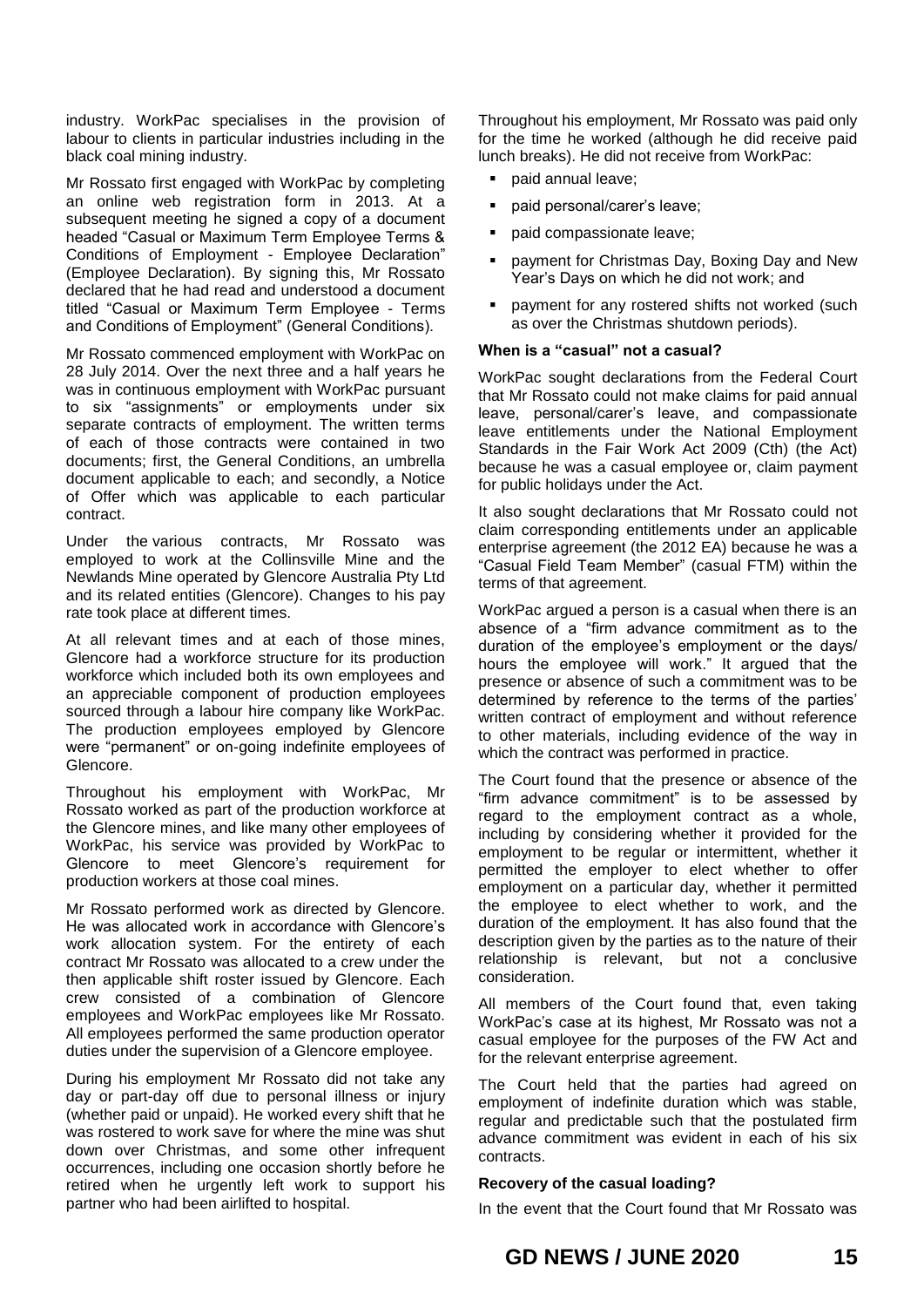not a casual employee, WorkPac sought declarations that it was entitled to restitution of the casual loading which it claimed was included in the hourly rate it had paid to Mr Rossato. It sought that restitution on the basis of mistake and/or partial failure of consideration.

Alternatively, WorkPac claimed that in assessing the entitlements that Mr Rossato claimed, it was entitled to bring into account the payments of remuneration that it had made to Mr Rossato on the basis that he was a casual employee.

All members of the Court found that WorkPac was not entitled to restitution of the casual loading which it claimed was included in the hourly rate it had paid to Mr Rossato. There was no relevant mistake, and no failure of consideration such as would support restitutionary relief.

Also, WorkPac was not entitled to bring into account the payments of remuneration that it had made to Mr Rossato on the basis that he was a casual employee. That is because the purposes of the payments of remuneration did not have a close correlation to the entitlements that Mr Rossato sought.

# **Outcome**

In summary the Court concluded that:

- in his employment under each of the contracts, Mr Rossato was other than a casual employee for the purposes of the FW Act and the enterprise agreement;
- Mr Rossato is entitled to the entitlements that he claimed for respect to paid annual leave, paid personal/carer's leave paid compassionate leave and payment for public holidays; and
- WorkPac is not entitled to either restitution or to "set off" against its liabilities any of the payments made under the six contracts of employment.

#### **Implications**

A vast number of 'casuals' throughout Australia are engaged in employment which is:

- of indefinite duration which is stable, regular and predictable
- All of them are likely now to be classified as not casual for the purposes of the FW Act and other industrial instruments.

Employers are likely to be faced with claims for back pay and ongoing leave entitlements from such workers.

The Federal Government may well intervene to address the implications of the decision, but until then, all employers who engage 'casuals' need to immediately seek professional advice and reassess their business models and liability.

**David Collinge dec@gdlaw.com.au**



**Sushi Operator no Hero as Record Fines Dished up by the Federal Court for Underpayment of Wages**

On 18 May 2020 the Federal Court imposed record fines totalling \$891,000.00 on 3 Hero Sushi restaurant franchisees, their shareholders and employed book keepers for underpayment of employees in the fast food industry and for providing false records to the Fair Work Ombudsman ("FWO") in response to requests for information issued by the FWO.

Justice Flick who heard the proceedings brought by the FWO for civil penalty orders under s 545(1) of the FW Act was called on to determine the quantum of the penalties for breaches of the Fair Work Act ("FW Act") conceded by Sushi Hero and those prosecuted.

Justice Flick observed:

*"the Fair Work Ombudsman sought to rectify the wrong done to 94 employees who were underpaid by a total amount of \$700,832.88. To the employers and those responsible, this money was more profit; to the employees, or at least some of them, the underpayment prejudicially affected their independence."*

Justice Flick also observed:

*"This is a case about greed and the exploitation of the vulnerable. Those in a position to ruthlessly take advantage of others pursued their goal of seeking to achieve greater profits at the expense of employees. In doing so, a great number of false documents were deliberately and repeatedly created with a view to concealing the fraud being perpetrated. Lies were told to cover up the wrongdoing. It was only when the "game was up" that those responsible admitted their misdeeds".*

The owners and employees were pursued under s550(2) of the FW Act which provides:

### *Involvement in contravention treated in same way as actual contravention*

*(1) A person who is [involved in](http://classic.austlii.edu.au/au/legis/cth/consol_act/fwa2009114/s12.html#involved_in) a contravention of a [civil remedy provision](http://classic.austlii.edu.au/au/legis/cth/consol_act/fwa2009114/s12.html#civil_remedy_provision) is taken to have contravened that provision.*

*Note: If a person (the involved person ) is taken under this [subsection](http://classic.austlii.edu.au/au/legis/cth/consol_act/fwa2009114/s26.html#subsection) to have contravened a [civil remedy](http://classic.austlii.edu.au/au/legis/cth/consol_act/fwa2009114/s12.html#civil_remedy_provision)  [provision,](http://classic.austlii.edu.au/au/legis/cth/consol_act/fwa2009114/s12.html#civil_remedy_provision) the involved person's contravention may be a [serious contravention](http://classic.austlii.edu.au/au/legis/cth/consol_act/fwa2009114/s12.html#serious_contravention) (see [subsection](http://classic.austlii.edu.au/au/legis/cth/consol_act/fwa2009114/s26.html#subsection) 557A(5A)). [Serious contraventions](http://classic.austlii.edu.au/au/legis/cth/consol_act/fwa2009114/s12.html#serious_contravention) attract higher maximum penalties (see [subsection](http://classic.austlii.edu.au/au/legis/cth/consol_act/fwa2009114/s26.html#subsection) 539(2)).*

- *(2) A person is [involved in](http://classic.austlii.edu.au/au/legis/cth/consol_act/fwa2009114/s12.html#involved_in) a contravention of a [civil](http://classic.austlii.edu.au/au/legis/cth/consol_act/fwa2009114/s12.html#civil_remedy_provision)  [remedy provision](http://classic.austlii.edu.au/au/legis/cth/consol_act/fwa2009114/s12.html#civil_remedy_provision) if, and only if, the person:*
	- *(a) has aided, abetted, counselled or procured the contravention; or*
	- *(b) has induced the contravention, whether by threats or promises or otherwise; or*

**GD NEWS / {DTN\S1952013:1} JUNE 2020 GDGHDDDD16**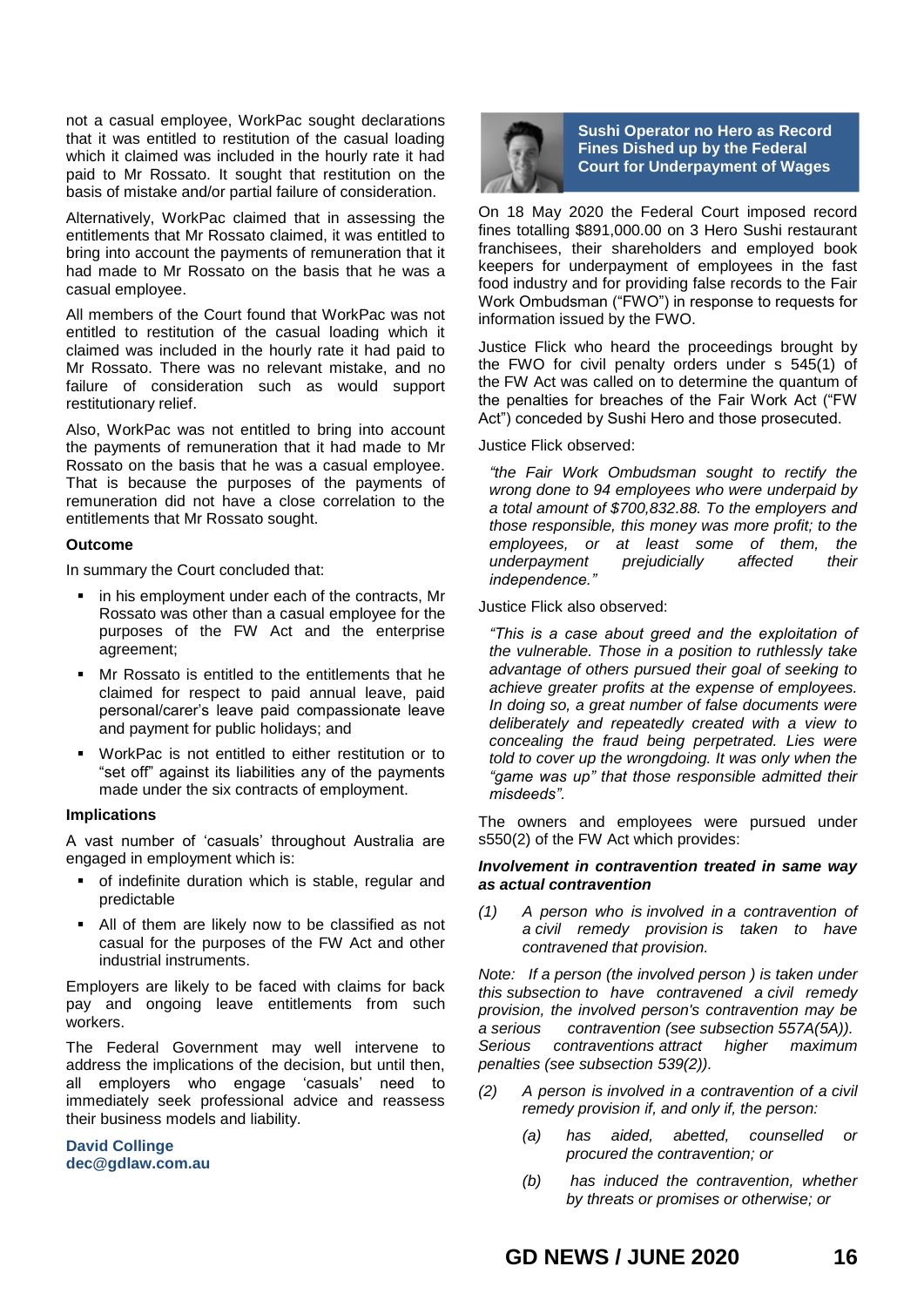- *(c) has been in any way, by act or omission, [directly](http://classic.austlii.edu.au/au/legis/cth/consol_act/fwa2009114/s12.html#directly) or [indirectly,](http://classic.austlii.edu.au/au/legis/cth/consol_act/fwa2009114/s12.html#indirectly) knowingly concerned in or party to the contravention; or*
- *(d) has conspired with others to effect the contravention.*

There was no issue that the directors and shareholders were involved in the contraventions.

The decision of Justice Flick in *Fair Work Ombudsman v HSCC Pty Ltd [2020] FCA 655* followed last year's finding by the Court that Hero Sushi franchisees located at Canberra, Newcastle and the Gold Coast breached the Fair Work Act 2009 (Cth) (the FWA) by underpaying its staff under the Fast Food Industry Award 2010 (the Award) including:

- **ninimum hourly wage rates;**
- **casual loadings;**
- weekend loadings
- overtime;
- **•** penalty rates,
- public holiday penalty rates;
- annual leave entitlements; and
- superannuation entitlements.

Of the 94 staff employed by Hero Sushi franchisees that were underpaid who were mainly Korean and Japanese nationals on international student and working holiday visas in the period between April 2015 and July 2016:

- 30 employees were underpaid \$215,066.45 at Westfield Kotara in Newcastle:
- 43 employees were underpaid \$293,451.26 at the Canberra Centre;
- 21 employees were underpaid \$192,315,17 at Pacific Fair in Queensland.

The Court also observed Fair Work Inspectors had been provided with hundreds of false records on 11 separate occasions, which showed inaccurate hours of work and pay rates.

This led to the prosecution for contraventions of the FW Act which included:

- making and keeping records in relation to employees knowing that those records were false or misleading;
- producing those records to the FWA knowing that those records were false or misleading;
- failing to make and keep records that the employer was required to make and keep under the FW Act and the FW Regulations for seven (7) years; and
- failing to give pay slips in the form prescribed by the FW Regulations in respect of

the employees within one working day of making payment.

There were 3 corporate respondents pursued, HSCC Pty Ltd (HSCC), HSCK Pty Ltd (HSCK) and HSPF Pty Ltd (HSPF). HSCC operated a Hero Sushi outlet at Kotara, HSCK operated at Canberra and HSPF operated at Pacific Fair.

The corporate respondents formed part of a group of 17 companies operating Hero Sushi outlets.

In addition to corporate respondents, there were five individual Respondents, Deuk Hee Lee ("Lee"); Hokun Hwang ("Hwang"); Chang Seok Lee ("Tommy Lee"); Ji Won Cho ("Cho"); and Junsung Kim ("Kim").

Lee and Hwang were both 50% shareholders in all of the companies that formed part of the Hero Sushi Group. Tommy Lee, Cho and Kim were employed as bookkeepers in payroll in Hero Sushi's head office.

Fines Imposed by the Court

The Court fined the companies who operated the respective Hero Sushi outlets:

- **HSCC (Newcastle) \$225,000.00**
- **HSCK (Canberra) \$225,000.00**
- HSPF (Gold Coast) \$150,000.00

The Court fined Lee and Hwang \$85,000.00 each for breaches of s550 of the FWA.

Lee told the court himself and Mr Hwang "decided that we would offer our employees a minimum of \$12 per hour in cash so that we can be more competitive in the industry".

Similarly, fines were also imposed on Tommy Lee, Cho and Kim in their capacity as bookkeepers in Hero Sushi's head office for creating false payroll records. Their fines were \$75,000.00, \$16,000.00 and \$30,000.00 respectively.

The Court affirmed that when determining civil penalties the Court must take into account:

- *"the nature and extent of the conduct which led to the breaches;*
- *the circumstances in which that conduct took place;*
- *the nature and extent of any loss or damage sustained as a result of the breaches;*
- *whether there had been similar previous conduct by the respondent;*
- *whether the breaches were properly distinct or arose out of the one course of conduct;*
- *the size of the business enterprise involved;*
- *whether or not the breaches were deliberate;*
- *whether senior management was involved in the breaches;*

**GD NEWS / {DTN\S1952013:1} JUNE 2020 GDGHDDDD17**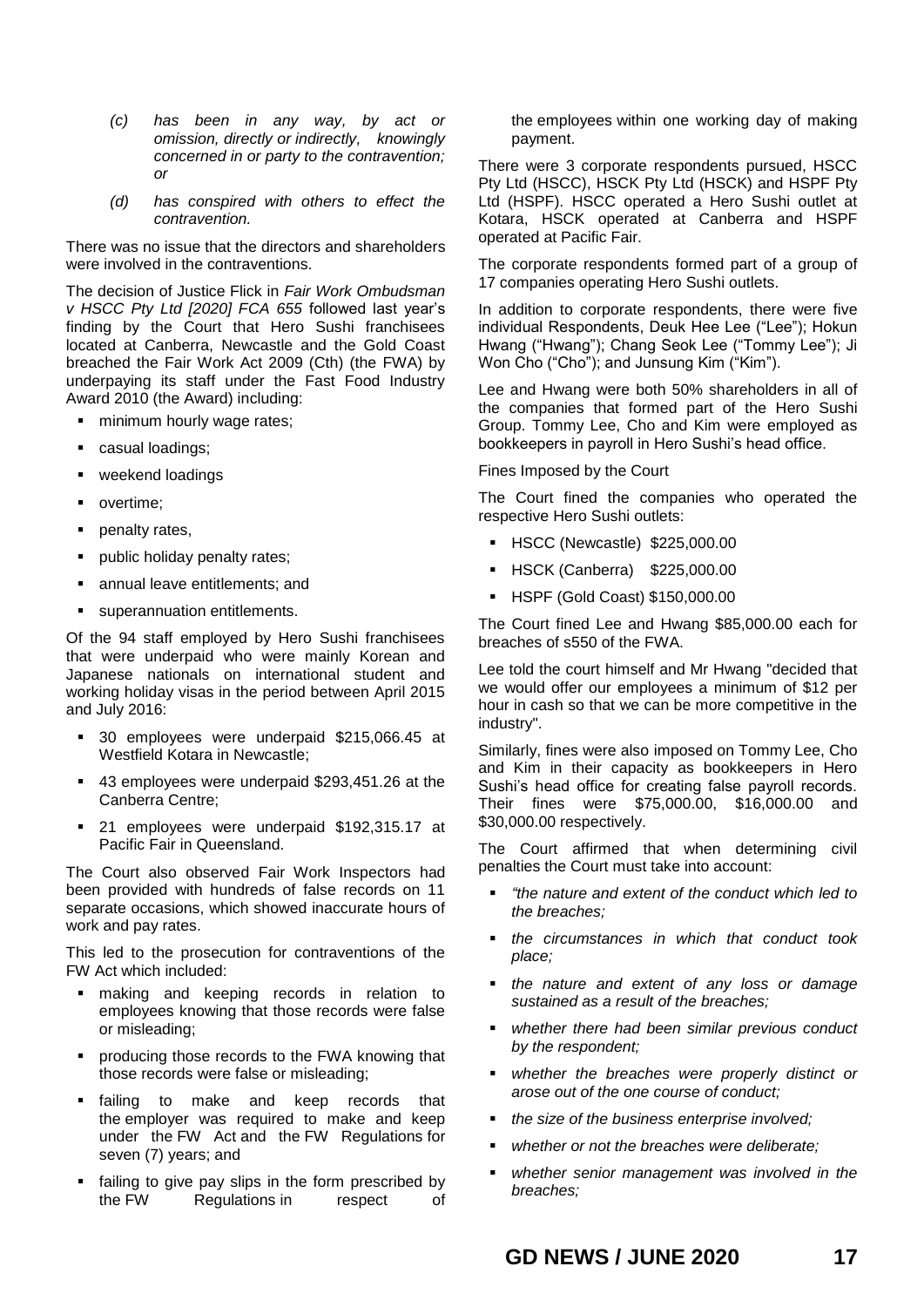- *whether the party committing the breach had exhibited contrition;*
- *whether the party committing the breach had taken corrective action;*
- *whether the party committing the breach had cooperated with the enforcement authorities;*
- *the need to ensure compliance with minimum standards by provision of an effective means for investigation and enforcement of employee entitlements; and*
- *the need for specific and general deterrence"*

\$891,000 is a record fine for civil penalties for breaches of the FW Act for employers who underpaid employees and shareholders and employees involved in that underpayment.

The penalties sound a warning to all shareholders, directors and employees that any involvement in the underpayment of employees can result in civil penalties being imposed not only the employer but also on those involved in any contravention of the FW Act.

### **Michael Twemlow [mkt@gdlaw.com.au](mailto:mkt@gdlaw.com.au)**



**Stand Down – What Entitlements do Employees Have?**

The COVID-19 pandemic, and the disruption to normal business and working arrangements, has thrown up a host of unique issues. Many businesses and individuals are struggling to determine what their rights and obligations might be, and to keep up with the changing rules.

An area of much confusion is the concept of "standing down" employees. When can an employer do this, what does it mean, and what are the rights and obligations when a stand down takes place?

# *Is there a right to Stand Down employees?*

There is no general right in an employer to stand down an employee without pay in circumstances where there is no work the employee can usefully perform. Generally, if the employee is willing and able to perform his or her duties, the fact that the employer has no work to do does not relieve the employer from the obligation to pay the employee.

Any right of an employer to stand down an employee without pay is only to be found in either legislative provisions or in the terms of an industrial agreement (such as an award or an enterprise agreement) or in the express terms of a contract of employment.

Section 524(1) of the *Fair Work Act 2009* (Cth) (*FWA*) is such a legislative provision. It says that an employer may stand down an employee during a period in which the employee cannot usefully be employed because of one of the following circumstances:

- (a) industrial action (other than industrial action organised or engaged in by the employer);
- (b) a breakdown of machinery or equipment, if the employer cannot reasonably be held responsible for the breakdown;
- (c) a stoppage of work for any cause for which the employer cannot reasonably be held responsible.

If an employer uses the power in s.524(1) to stand down an employee, the employer is not required to make payments of wages to the employee for that period.

The power in s.524(1) however cannot be used if an enterprise agreement or contract of employment provides a power to stand down in similar circumstances. If that is the case, the power in the enterprise agreement or contract must be used, and any additional provisions (such as giving notice) complied with.

In the present climate it is the *"stoppage of work for any cause for which the employer cannot reasonably be held responsible"* which forms the basis of almost all stand downs.

In many cases the application of this is clear  $-$  if, for instance, a government order prevents an enterprise from operation, then the employer is not responsible for the stoppage of work.

At the other end of the spectrum, the simple fact that a business has seen a downturn of turnover as a result of the Covid-19 crisis and decides to temporarily close down, would not qualify as a cause for which the employer could not be held responsible.

# *What payments have to be made during stand down?*

Usually, unless the employment contract or industrial agreement says otherwise, there is no obligation to pay wages to the employee.

What is less clear is whether employees continue to be able to access accrued leave entitlements whilst they are stood down. When payment of wages is not being made, the ability to receive some form of payment would provide relief to many.

The Federal Court of Australia has recently ([2020] FCA 656) delivered a decision providing some clarity in relation to the rights of employees who have been stood down to access leave entitlements. The case concerned access to personal/carer's leave (sick leave) and compassionate leave.

From mid-March 2020, Qantas stood down approximately two-thirds of its 30,000 employees.

The stood down employees were covered by an enterprise agreement. The employees were stood down either pursuant to a provision on the relevant enterprise agreement, or pursuant to the power in section 524(1) of the FWA.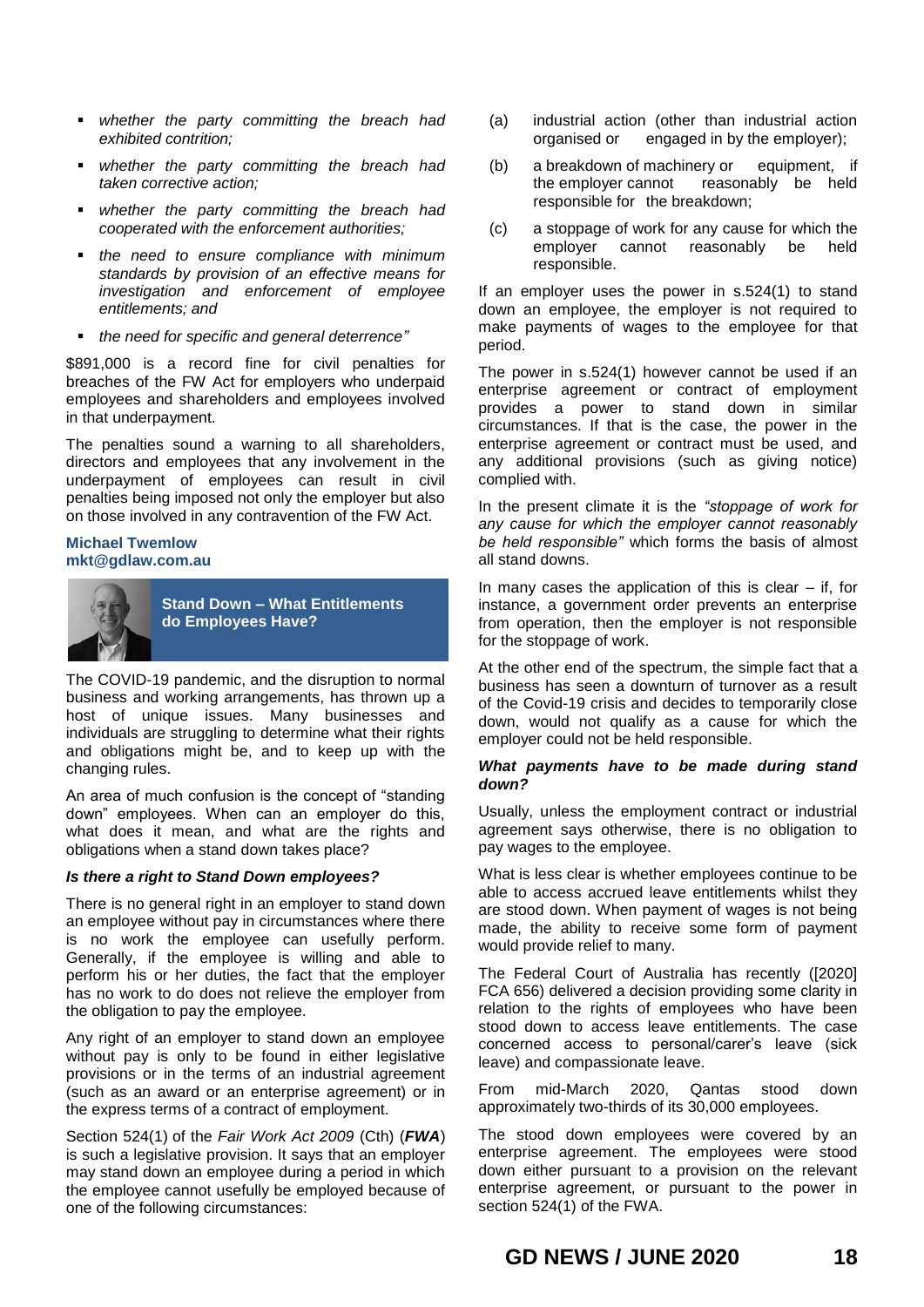A number of unions, on behalf of Qantas' employees, brought proceedings in the Federal Court claiming an entitlement of Qantas' employees to access paid personal/carer's leave (section 96 of the FWA) or compassionate leave (section 105 of the FWA) during their stand down. Qantas denied such an entitlement.

The Court held that there was no entitlement to take personal or compassionate leave whilst stood down.

At the heart of that conclusion was the determination by the Court that such leave entitlements are an entitlement on the part of the employee to take leave from otherwise performing the work they are required to perform. The Court characterised the leave entitlements as a form of "income protection", and took the view that this presupposes that an employee is in receipt of income. According to the Court, income is not being protected if there is no available or required work from which to derive income in the first place.

The Court said:

*In circumstances where an employee has been lawfully stood down, and thus in circumstances where there is no work which the employee can perform and thereby derive income, an employee is not entitled to access the leave entitlements conferred by ss 96 or 105.*

The decision will be unpalatable to the unions. One of their arguments will be that workers should not be effectively penalised by denying them access to a bank of wage equivalent security which they have accrued – some over many years. There will be a real fear that many affected workers might lose these accursed entitlements altogether if they are made redundant during the course of the current crisis.

For now, the position is clear. Employees who have been lawfully stood down pursuant to the power in the FWA are not able to access sick leave or compassionate leave entitlements whilst they remain stood down.

It is more than likely, however, that an appeal of this decision will follow.

# **David Collinge dec@gdlaw.com.au**

# **WORKERS COMPENSATION ROUNDUP**



The NSW Government continues to grapple with the challenges arising from the current public health crisis and the impact of social distancing on judicial, economic and social policies in the State.

In our previous editions of GD News we considered the

NSW Government's legislative response to the pandemic and the civil, economic and judicial changes introduced by the *COVID-19 Legislation Amendment (Emergency Measures) Act 2020* which commenced on 25 March 2020.

On 13 May 2020 the NSW Parliament passed three further emergency Bills with the stated aim to assist citizens, business and the justice system in managing the impacts of the COVID-19 Pandemic.

The legislation which commences on 14 May 2020 comprises the following:

- *COVID-19 Legislation Amendment (Emergency Measures – Attorney General) Act 2020;*
- *COVID-19 Legislation Amendment (Emergency Measures – Treasurer) Act 2020;*
- *COVID-19 Legislation Amendment (Emergency Measures – Miscellaneous) Act 2020.*

On introduction of the legislation to the NSW Parliament, Attorney General Mark Speakman confirmed the latest suite of amendments was designed to build on legislation enacted by the NSW Parliament in late March to ensure the health and safety of the people of NSW was the Government's first priority.

Based on the desire to maintain social distancing and the practical difficulties that can arise, the cognate legislation is broadly directed to the following:

- the modification or suspension of laws requiring individuals to meet in person, including a company board meeting or physical examination by a medical practitioner for a particular purpose;
- the continued drive to facilitate wholly electronic signing of documents; and
- the extension of limitation periods given the delays caused by the pandemic.

The *COVID-19 Attorney General Act 2020* amends the *Court Security Act 2005* to empower a security officer to require a person who is entering or in Court premises to submit to testing and questions in regard to their health if that person shows a sign of illness.

If a person exhibits or reports a sign of illness, a security officer may require that person to leave the premises or refuse the person entry to Court premises.

Similarly, a selected juror who exhibits or reports a sign of illness or refuses to undergo a health check undertaken by a security officer must be referred to the judicial officer or Coroner having the conduct of the trial or Coronial Inquest concerned and comply with any condition prescribed by the Regulation.

The *COVID-19 Miscellaneous Act 2020* is wide ranging in its application and impact, directed to matters from the protection of annual holiday entitlements of workers stood down by an employer without pay as a direct or indirect result of the COVID-19 Pandemic to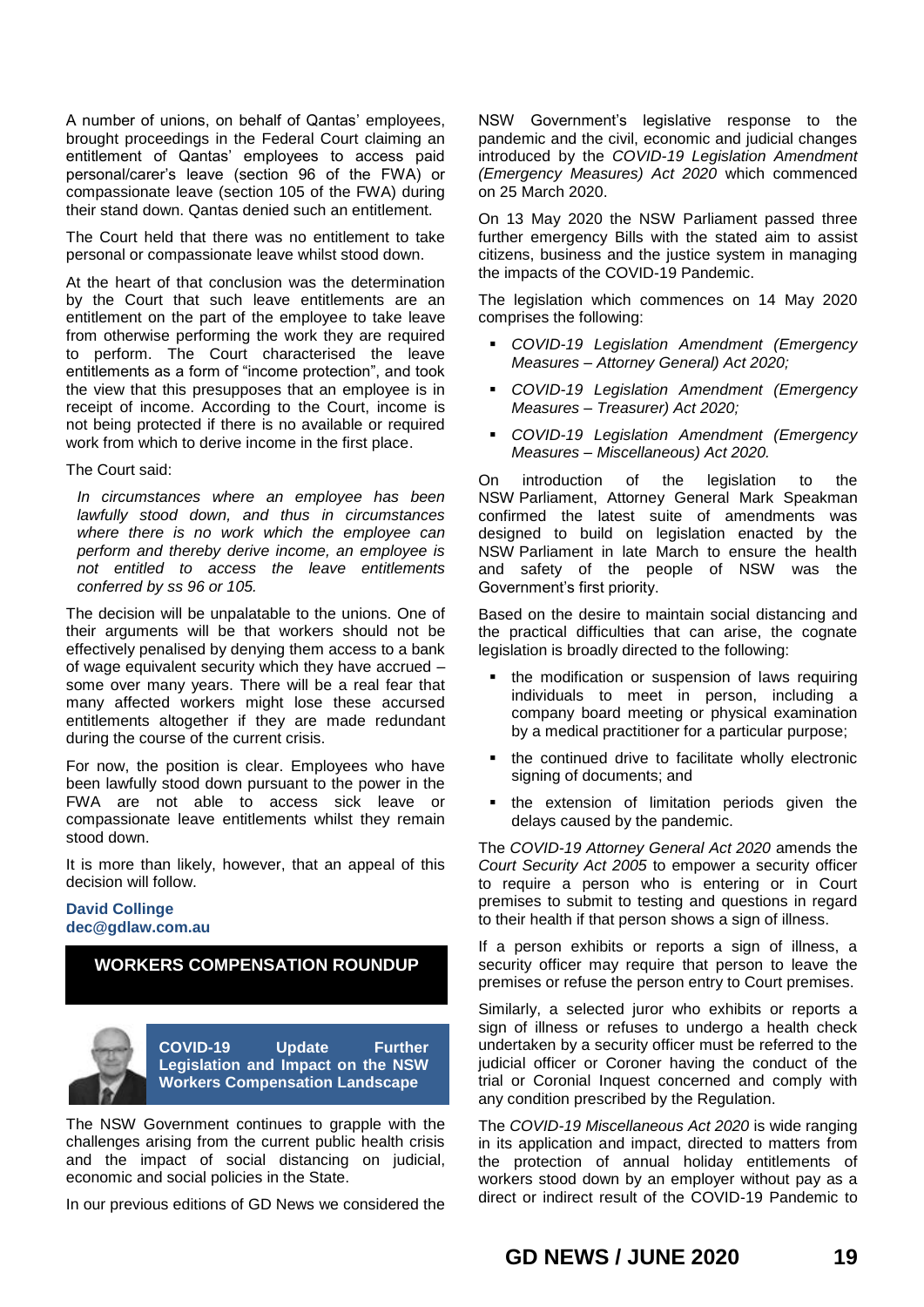facilitating examination by audio visual link by a medical practitioner to determine whether a person is mentally ill in accordance with Section 27 of the *Mental Health Act 2007*.

The Act notably amends the *Associations and Corporation Act 2009* to allow for committee meetings and votes to proceed electronically at two or more venues provided the technology allows for a reasonable opportunity to participate.

The *Industrial Relations Act 1996* is amended to provide that the Industrial Registrar may, on application by a State organisation, defer an election for an office of the organisation for a period up to 12 months if the Electoral Commission is unable to conduct the election because of the COVID-19 Pandemic.

Noteworthy, the *COVID-19 Miscellaneous Act* provides for regulating power to modify or suspend limitation and other statutory time limits for civil and criminal proceedings and processes.

# **COVID-19 and the NSW Workers Compensation Landscape**

The NSW State Insurance Regulatory Authority ("SIRA") Standards of Practice relating to the Regulator's expectations in regard to insurer claims management, administration and conduct were initially published in December 2018 and applied to all claims from 1 January 2019.

In response to the current public health crisis, SIRA has developed a new COVID-19 related Standard of Practice on the management of claims with its aim to set expectations for insurers concerning the handling of COVID-19 workers compensation claims and claims handling practices more generally throughout the period of the pandemic.

According to SIRA, the new Standard is designed to:

- expedite certain claims management decisions to provide certainty for impacted workers;
- **•** reduce barriers and ensure workers are fully informed of support and options available to them;
- support workers through their recovery and return to work and ensure workers receive their correct entitlements.

SIRA has confirmed the new Standard will apply to insurers during the COVID-19 Pandemic period. The Regulator has advised the Standard will likely be in effect for a 12 month period although it will closely monitor the management of COVID-19 related claims and further consult with the industry if appropriate.

On 13 May 2020 the NSW Parliament passed an amendment to the *Workers Compensation Act 1987* ("1987 Act") providing that certain workers in NSW at an elevated risk of exposure to COVID-19 by reason of their occupation and who contract the virus are presumed to have done so in circumstances so as to

entitle them to compensation in accordance with the 1987 Act.

The amendment ensures that workers including nurses, paramedics, teachers and other "essential workers" do not bear the usual onus of establishing their employment was the *main contributing factor* to the contraction of the disease as required by Section 4(b)(i) of the 1987 Act.

If a worker within the defined class of occupations contracts COVID-19 then the requisite causal relationship between the contraction of the disease and employment will be presumed, thereby entitling the worker to compensation.

The Workers Compensation Commission has also implemented procedural changes to its operations which have significantly impacted injured workers, employers, insurers and their legal representatives alike.

The Commission has suspended face to face conciliation/arbitration hearings and mediations in line with developments in other jurisdictions and is conducting proceedings by telephone.

The above has proved challenging to all stakeholders although there is currently no indication that the Commission is contemplating a return to conducting proceedings on a face to face basis.

On 25 March 2020 Judge President Phillips advised all stakeholders of his decision to cease all face to face medical assessments by approved medical specialists ("AMS") to whom a worker has been referred in the context of a medical dispute in accordance with Part 7 of the *Workplace Injury Management and Workers Compensation Act 1998* ("1998 Act").

In so doing, President Judge Phillips confirmed the decision to suspend AMS examinations was motivated by concern for the wellbeing of injured workers, doctors and their staff.

The decision has necessarily resulted in delay in the resolution of medical disputes before the Commission. In an attempt to reduce that delay, the Commission is currently identifying matters involving claims for permanent impairment compensation where the dispute is confined to the degree of permanent impairment suffered by the injure worker.

Ordinarily, such matters would proceed directly for assessment by an AMS. Presently the Commission is listing those matters for a teleconference in an attempt to resolve the dispute on a compromise basis or in some cases, proceed to a determination by the arbitrator.

The ability of an arbitrator to determine a medical dispute confined to the extent of permanent impairment suffered by the injured worker is not new and was facilitated by the *Workers Compensation Legislation Amendment Act 2018.*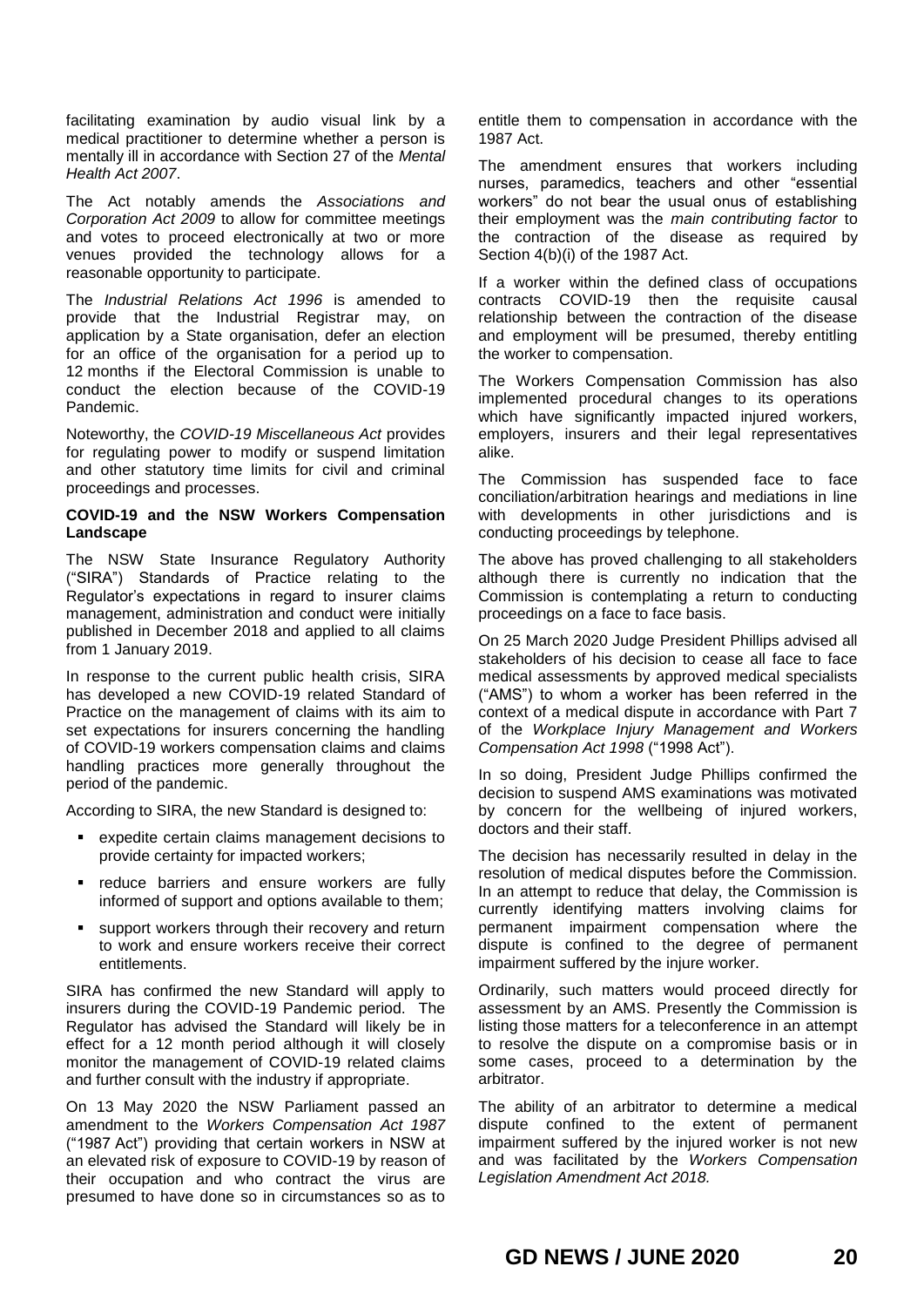The 2018 Amendment Act removed the prohibition on the Commission awarding permanent impairment compensation in the absence of an assessment of the degree of permanent impairment by an AMS.

On and from 1 January 2019 and well before the current COVID-19 crisis, arbitrators of the Commission were empowered to make an order for an assessment of permanent impairment which was binding on the parties.

In response to stakeholder concern, the Commission issued a Bulletin which confirmed where a claim involved a dispute regarding the 15% threshold in respect of a claim for work injury damages or whether a worker satisfied the definition of "high needs" or "highest needs", the Registrar would likely refer the dispute to an AMS for determination in any event.

In view of the current pressures on the Commission and its stated objective to facilitate timely resolution of disputes, it is apparent that some arbitrators are revisiting the power bestowed on them by the 2018 Amendment Act with renewed vigour.

This development is clearly of some concern to employers and their insurers where the permanent impairment assessments of the respective parties fall either side of the Section 66(1) or more significantly, the 15% work injury damages threshold imposed by Section 151H of the 1987 Act.

Where such matters are listed for teleconference before an arbitrator, employers and insurers should, if appropriate, insist the injured worker be referred for an independent AMS assessment.

This is particularly so where medico-legal opinion and consequently, assessment of permanent impairment differ on the basis of the presence or absence of clinical signs observable on clinical examination.

It seems that the legislative response to the COVID-19 crisis currently being rolled out by the NSW Government and the drive for expediency in the NSW workers compensation landscape will continue to present challenges to employers and their insurers for the foreseeable future.

# **Brad Quillan bfq@gdlaw.com.au**



**Interpretation of the Permanent Impairment Rating Scale ("PIRS")**

In New South Wales entitlement to permanent impairment compensation in respect of a psychiatric or psychological disorder arising out of or in the course of a worker's employment is limited to cases where the whole person impairment as a result of the injury is assessed at 15% or more. This same threshold governs a worker's right to make a claim for work injury damages arising out of the circumstances in which the

# injury occurs.

Disputes relating to the degree of whole person impairment are determined in accordance with Chapter 11 of the SIRA Guidelines for Evaluation of Permanent Impairment. The Guidelines provide that the behavioural consequences of psychiatric disorders are assessed on six scales, each of which evaluates an area of functional impairment:

- Self care & personal hygiene;
- Social & recreational activities:
- Travel;
- Social functioning (relationships);
- Concentration, persistence & pace;
- **Employability.**

The Guidelines provide that impairment in each area is rated using class descriptors in each scale which range from 1-5 in accordance with severity. The Guidelines provide that the examples of activities in each scale are examples only.

Application of the Guidelines was recently the subject of a Court of Appeal decision in *Ballas v Department of Education (State of NSW)* [2020] NSWCA 86.

The worker was employed by the Department as a primary school teacher. During her employment she was exposed to a series of events that resulted in a significant psychological injury. The worker made a claim for permanent impairment compensation and she was referred to an AMS, Dr Hong, for assessment of whole person impairment resulting from her psychiatric/psychological disorder. Dr Hong assessed the claimant with 8% whole person impairment which meant she had no entitlement to compensation for permanent impairment in respect of her injury and she was also precluded from making a claim for work injury damages.

The worker's lawyers lodged an Application to Appeal against the medical assessment on the basis that Dr Hong had made a demonstrable error and applied incorrect criteria when assessing the degree of impairment of the worker's social and recreational activities. The worker complained that when Dr Hong completed the PIRS rating form he assessed the worker's social and recreational activities as Class 2 on the basis of *"Frequency of social reaction reported to have reduced, sees one friend regularly, goes to RSL Club, around once each month unaccompanied. Gambles on poker machines, at times \$500. Spends around one hour at the Club".*

The worker argued that the AMS failed to take into account relevant considerations and also took into account an irrelevant consideration. It was submitted the descriptor for Class 3 was more appropriate than Class 2 which the AMS assessed which referred to a worker being actively involved in social and recreational activities.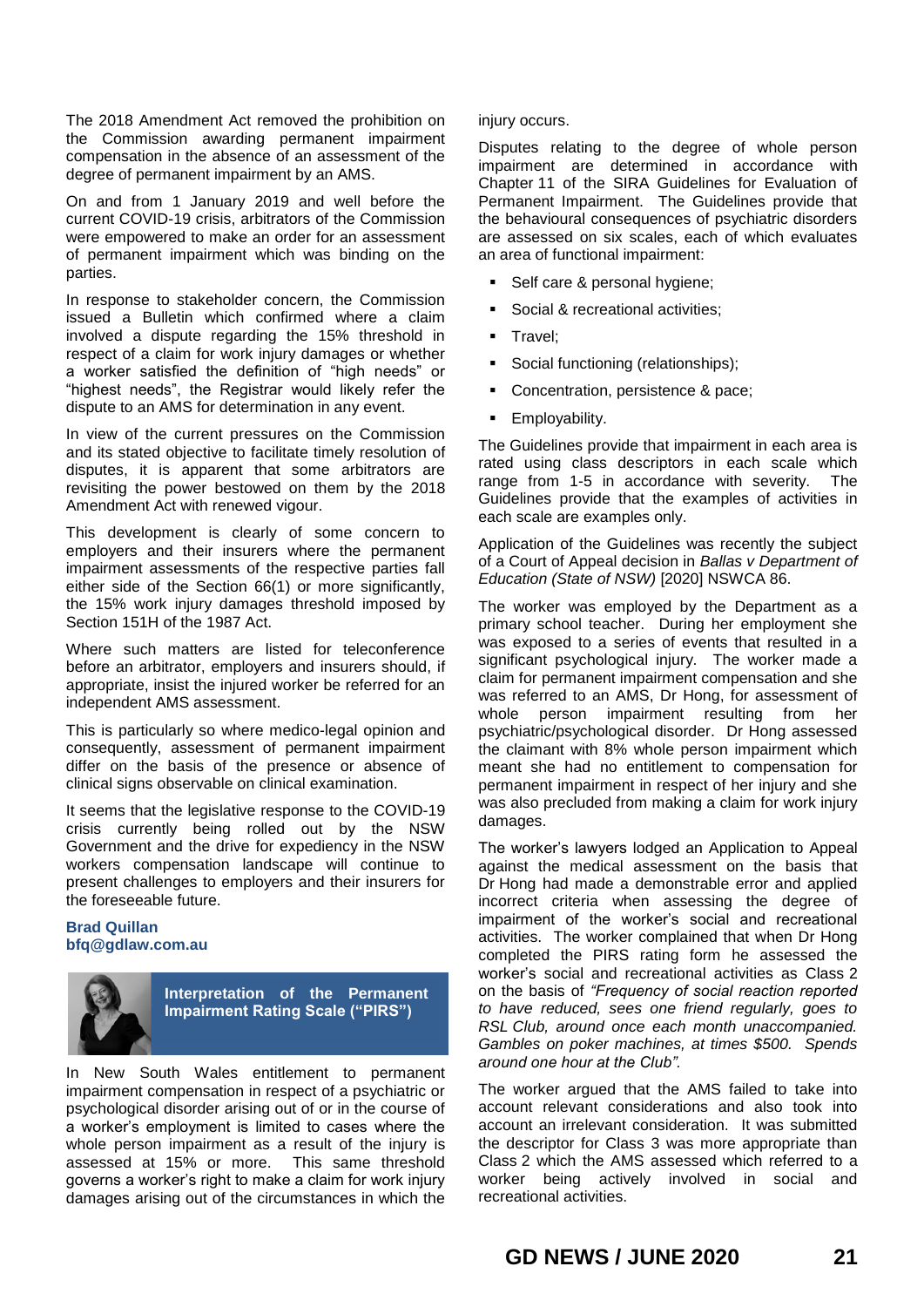The Registrar's Delegate refused the application to appeal on the basis that PIRS Categories are examples of activities only. She found the worker's submissions attempted to unreasonably place limitations on the manner in which the PIRS Categories were applied by AMS'. She commented that PIRS Categories were generic in general in description and they were to some extent overlapping. The categorisation of what category applies was a matter within the AMS' discretion based on his or her clinical assessment.

The Registrar's Delegate did not accept the activity of attending an RSL Club only once a month was necessarily an activity that ought fall within Class 3, and not Class 2 as the AMS found. Overall she considered the AMS' findings were consistent with the description of mild impairment for social and recreational activities.

To the extent the worker relied upon the assessment by her own psychiatrist, the Delegate noted a mere difference of opinion was not a ground of appeal and the fact the qualified psychiatrist came to a different conclusion as to the class of social and recreational functioning was immaterial.

The worker sought a Judicial Review of the Delegate's decision in the Supreme Court of NSW. The application was dismissed by his Honour Judge Wright.

The worker then lodged an appeal with the Court of Appeal, arguing Judge Wright erred in holding the Registrar's Delegate did not err in her application of Section 327(3) WIM Act to the grounds of appeal sought to be raised by the worker in respect of the assessment of whole person impairment by the application of PIRS Categories as mandated by the WorkCover Guides.

The primary judgment was delivered by the President Justice Bell and Acting Justice Payne. Their Honours considered the Registrar's "gatekeeper" role under Section 327(4) which requires satisfaction that at least one of the four grounds for appeal has been made out.

The worker argued that the Delegate, rather than looking to whether the appeal grounds were capable of being made out, proceeded to determine the appeal.

Analysis of the Delegate's language lent strong support to this submission on the basis that the Delegate's decision indicated she was not satisfied the AMS had made the assessment based on incorrect criteria or demonstrable error. Their Honours agreed this expressed a tone of final determination.

All the Delegate is required to do is assess the nominated grounds of appeal and if satisfied there is an argument to support the nominated ground, the argument passes the gatekeeper and goes to the expert Appeal Panel. This process does not involve an assessment of the correctness of the appellant's argument. Therefore the primary judge should have

found the Delegate's decision was infected by jurisdictional error.

The second ground of appeal was that the Delegate had conflated "scales" and "classes" in the Guidelines and thus misunderstood the process an AMS was required to go through in making his or her assessment of WPI. As a result the Delegate could not give proper consideration to the worker's argument.

The worker argued that Dr Hong's reasons for the particular rating of "2" assigned to "social and recreational activities" took into account matters that fell for assessment such as "travel" and "social functioning" and did not bear upon the area identified as social and recreational activities because that scale was directed to activities that involved interactions with other people.

Their Honours observed: *"the nomenclature employed in the Guidelines is apt to confuse. The word "scales" is used in the Guidelines to describe areas or categories of functional impairment, even though the word "scale" is not a natural synonym for either of those concepts. The word "classes" is actually closer in ordinary English meaning to "categories", but is used in the Guidelines to mean degrees of impairment. The Guidelines moreover allow for the assignment of a range of impairment from 1-5 which may be thought of in terms of "a scale" in its ordinary English sense. It is not difficult to understand how, therefore confusion may arise."*

Their Honours considered the Delegate's decision showed on a number of occasions she conflated these concepts and therefore they rejected the primary judge's conclusion that it was clear the Delegate was referring to scales or functional areas and not classes within them when she referred to PIRS Categories. The Court observed the Delegate was wrong to speak in the language of "discretion" as the scales are fixed and are treated by the Guidelines as distinct from each other. *"The structure of the Guidelines, and the mandated use of a standardised form on which an AMS must specify the "class" he or she assigns to each "scale" and give his or her reasons for doing so, are designed to add transparency and rigour to the exercise of WPI assessment."*

Their Honours held that even if there be overlap between some of the categories or scales, particular conduct fits within one or other of the scales which calls for the correct characterisation of the conduct. If conduct is wrongly assigned to one scale this results in an AMS taking account of irrelevant considerations when assigning a class to each of the distinct scales.

In relation to "Social and recreational activities" scale, their Honours found that this looks to the injured worker's degree of participation in such activities. It was plainly arguable in their opinion it was directed towards assessment of an injured worker's interaction with other people and not a solitary activity such as